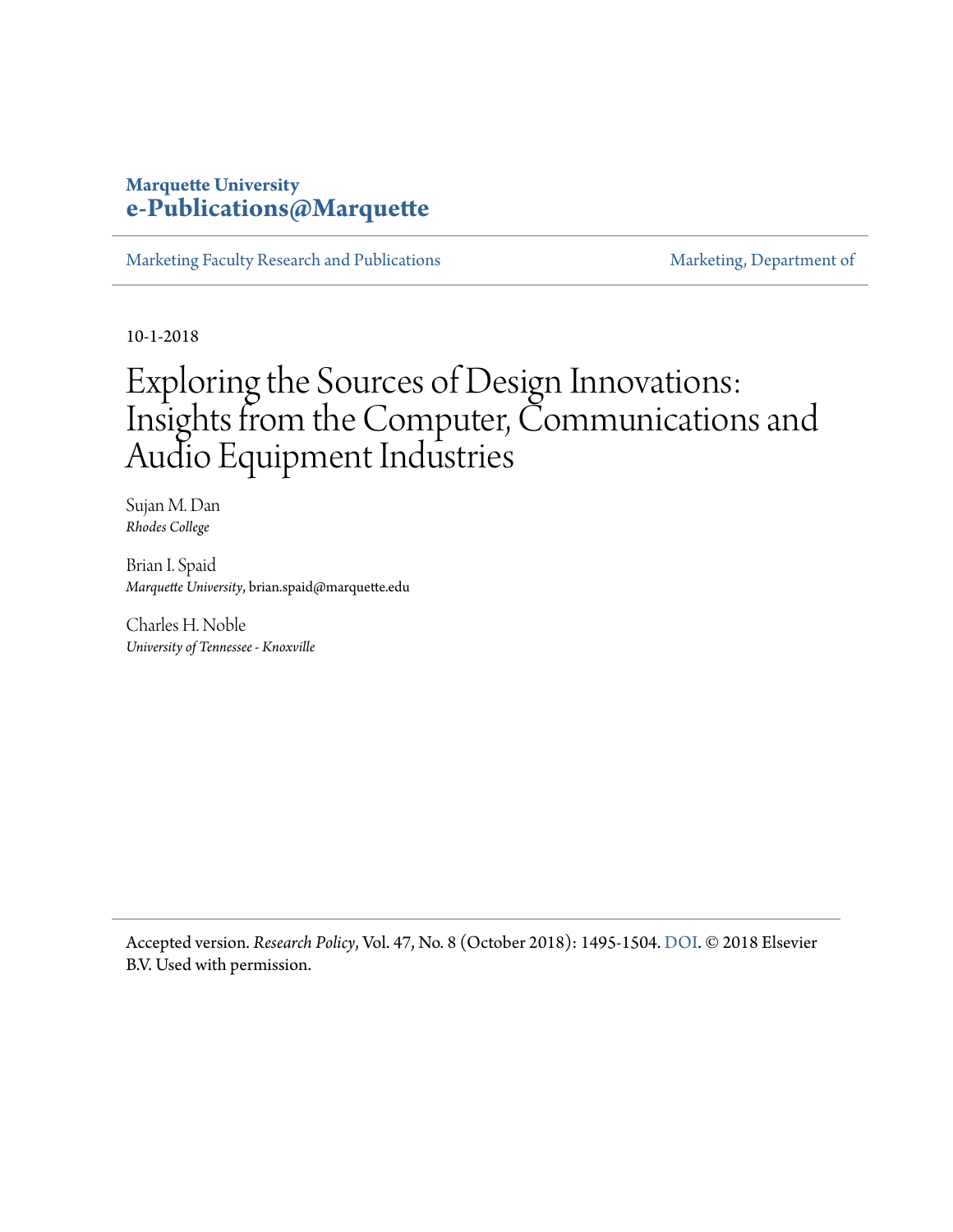**Marquette University**

# **e-Publications@Marquette**

# *Marketing Faculty Research and Publications/College of Business*

*This paper is NOT THE PUBLISHED VERSION;* **but the author's final, peer-reviewed manuscript.** The published version may be accessed by following the link in the citation below.

*Research Policy*, Vol. 47**,** No. 8 (October 2018): 1495-1504. DOI. This article is © Elsevier and permission has been granted for this version to appear in [e-Publications@Marquette.](http://epublications.marquette.edu/) Elsevier does not grant permission for this article to be further copied/distributed or hosted elsewhere without the express permission from Elsevier.

# Exploring the sources of design innovations: Insights from the computer, communications and audio equipment industries

Sujan M. Dan Department of Business, Rhodes College, Memphis, TN, United States

Brian I. Spaid Department of Marketing, Marquette University, Milwaukee, WI, United States

Charles H Noble Department of Marketing, Haslam College of Business, The University of Tennessee, Knoxville, TN, United States

# Abstract

Whereas business research has focused on the impact of design innovations on market response and financial performance, the sources of design innovations, as opposed to those of technological innovations, have largely escaped investigation. In this research, we examine the organizational, financial, and environmental drivers of design innovations and how they contrast to technological innovations. Our study utilizes a unique dataset encompassing a 10-year window of innovation output drawn from the computer, communications, and audio and video equipment manufacturing industries. Our results suggest that design innovations are driven primarily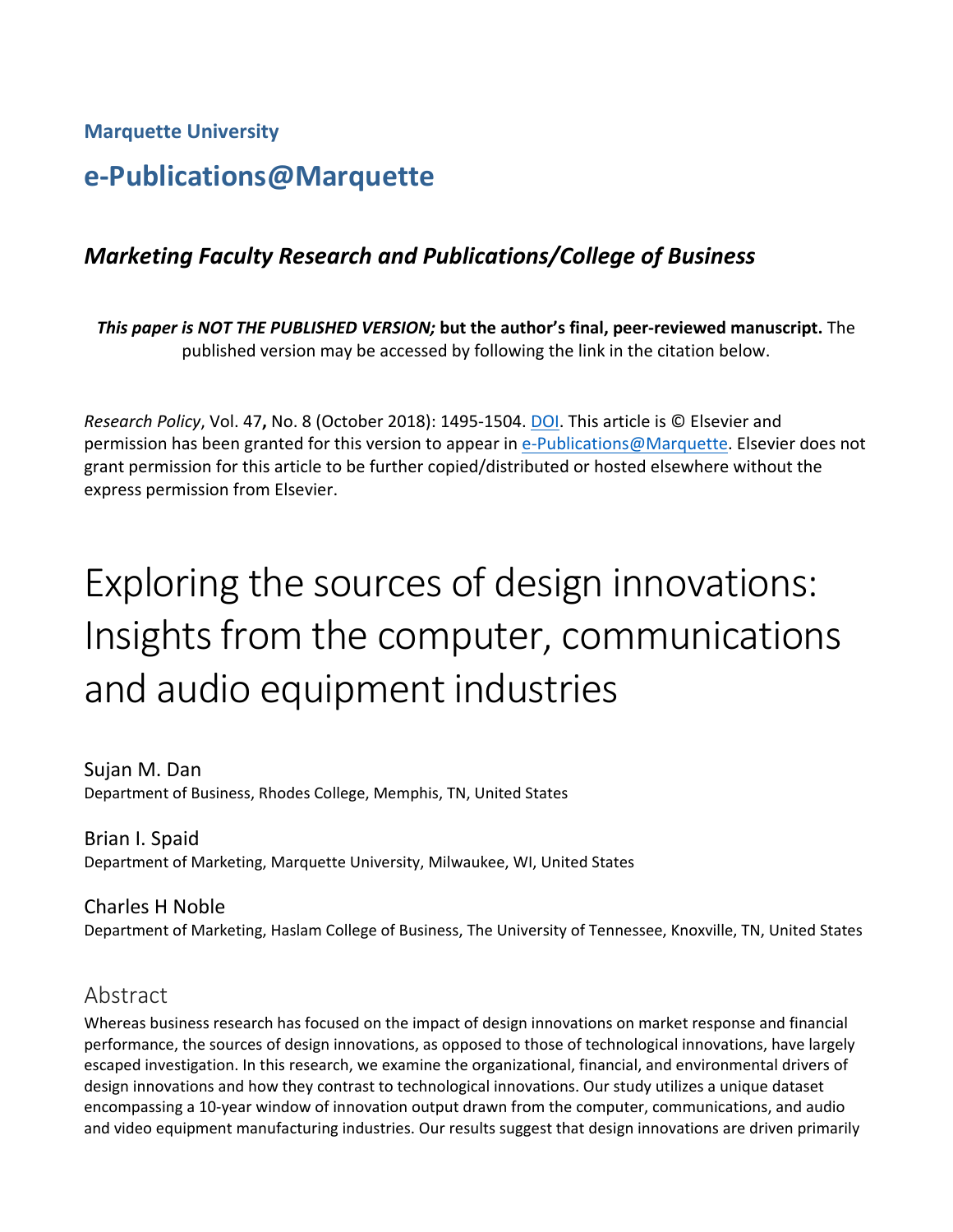by investments in research and development and slack organizational resources. Interestingly, we find that design innovations are more prevalent in smaller but fast-growing markets as opposed to technology innovations, which are prevalent in larger markets. Contrary to expectations, we find no association between marketing investments and design innovations. Our research contributes to the extant business literature by considering the sources of design innovations separately from the sources of technology innovations. We also contribute to the literature by distinguishing design and technology patents, developing a deeper understanding of design innovation, and illuminating a lesser understood source of competitive advantage for firms.

#### Keywords

Design, Design innovation, Technological innovation, Patents, Poisson model

### Introduction

"Innovation" as a field of study is a robust topic across many disciplines. It has been studied both as a product of organizational assets, culture and processes [\(Tellis et al., 2009;](https://www.sciencedirect.com/science/article/pii/S004873331830129X?via%3Dihub#bib0390) [Sethi and Iqbal, 2008\)](https://www.sciencedirect.com/science/article/pii/S004873331830129X?via%3Dihub#bib0330) and as a driver of various performance metrics [\(Sorescu et al., 2003\)](https://www.sciencedirect.com/science/article/pii/S004873331830129X?via%3Dihub#bib0360). While the most common characterization of innovations is as being either incremental or radical (i.e., disruptive) [\(Tellis et al., 2009\)](https://www.sciencedirect.com/science/article/pii/S004873331830129X?via%3Dihub#bib0390), an alternate and more tangible characterization is on the basis of the intellectual property which drives them.

From a patent-based perspective, innovations can either be utilitarian or technological in nature, where the innovation, typically an improvement in the underlying technology, results in a functional benefit; or a design innovation, where a change in the external appearance of the product is the source of innovation (Rubera and [Droge, 2013;](https://www.sciencedirect.com/science/article/pii/S004873331830129X?via%3Dihub#bib0320) [Eisenman, 2007;](https://www.sciencedirect.com/science/article/pii/S004873331830129X?via%3Dihub#bib0145) [Verganti, 2006\)](https://www.sciencedirect.com/science/article/pii/S004873331830129X?via%3Dihub#bib0410). [Rubera and Droge \(2013\)](https://www.sciencedirect.com/science/article/pii/S004873331830129X?via%3Dihub#bib0320) an[d Verganti \(2006\)](https://www.sciencedirect.com/science/article/pii/S004873331830129X?via%3Dihub#bib0410) point out that most research has focused on technology innovations and less on design innovations. This may be because, according to United States Patent and Trademark Office (USPTO) data, there is more than a 10:1 ratio between utility and design patents issued.<sup>1</sup> Interestingly, an increasingly large number of firms seem to be committing greater resources towards the pursuit of design innovations. While some firms such as Sony, Samsung, LG, and Apple have a long history of design-focused innovation, others are new to this game. Competing through design may have reached a peak with Apple Inc.'s allegations that the Samsung Galaxy 11 tablet and Galaxy Nexus smartphone had copied several of the design features from Apple's own iPad tablet and iPhone smartphone. Following a ruling in a United States district court, Samsung had to change features and make cosmetic tweaks to release its tablet under the new name, Galaxy Tab 10.1 N, and was ordered to pay \$930 million in damages [\(Kendall, 2016\)](https://www.sciencedirect.com/science/article/pii/S004873331830129X?via%3Dihub#bib0215).

A growing body of research has considered consumer reactions to product design [\(Bloch, 2011;](https://www.sciencedirect.com/science/article/pii/S004873331830129X?via%3Dihub#bib0055) [1995\)](https://www.sciencedirect.com/science/article/pii/S004873331830129X?via%3Dihub#bib0050), the impact of product design on market share [\(Jindal et al., 2016\)](https://www.sciencedirect.com/science/article/pii/S004873331830129X?via%3Dihub#bib0205), and the differential impact of technology versus design innovation on firm financial performance [\(Rubera and Droge, 2013\)](https://www.sciencedirect.com/science/article/pii/S004873331830129X?via%3Dihub#bib0320). While researchers have some understanding of the outcomes of design innovation—for instance, increased positive consumer response and the resulting growth in market share and firm financial performance—we do not have a deep enough understanding of the firm characteristics that lead it to being successful in the development of design innovation. In other words, while recent work has established the performance benefits of design innovations [\(Rubera and Droge, 2013\)](https://www.sciencedirect.com/science/article/pii/S004873331830129X?via%3Dihub#bib0320) and the benefits of including design at many levels of the [new product development](https://www.sciencedirect.com/topics/economics-econometrics-and-finance/new-product-development) process [\(Roper et al., 2016\)](https://www.sciencedirect.com/science/article/pii/S004873331830129X?via%3Dihub#bib0310), we need to more deeply understand the organizational and environmental antecedents of design innovation. That is the fundamental objective of this research.

In this study we examine the antecedents of design innovations, considering the organizational resources, [financial management](https://www.sciencedirect.com/topics/economics-econometrics-and-finance/managerial-finance) strategies, and environmental factors that are associated with their creation. Rather than looking at design innovations in isolation, we contrast the predictors and outcomes of a design innovation emphasis against a more traditional technology (i.e., "utility") innovation focus. Thus, the fundamental research questions explored here are: What are the organizational antecedents of a technology innovation focus versus a design innovation focus (as measured by intellectual property outputs), and how do they differ?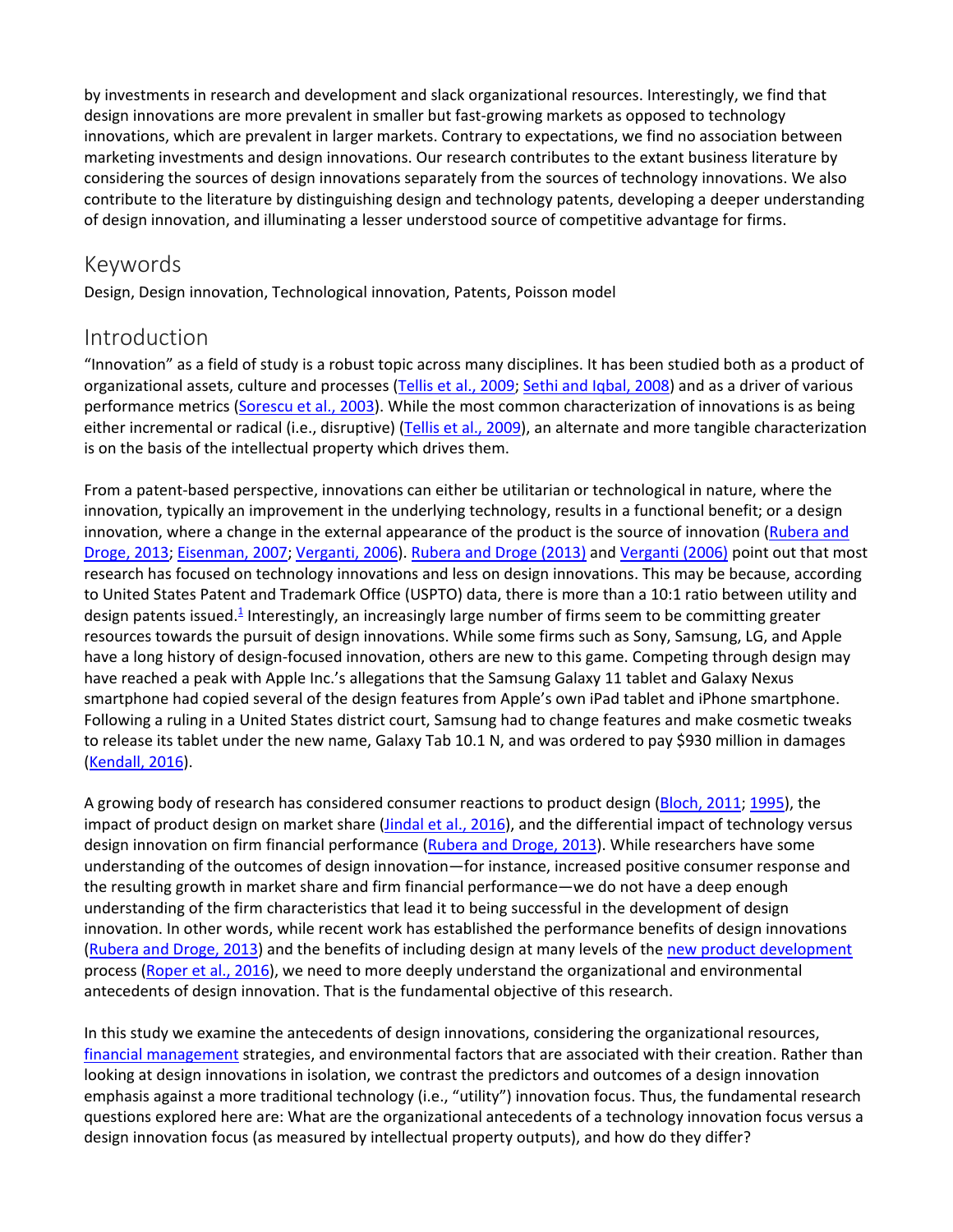To answer these questions, we utilize a unique data set assembled from multiple sources, which allows us to look at a 10-year window of innovation output in the form of design and technology innovations, measured through patents. The data set includes 770 firm observations, including over 4000 design innovations and over 72,000 technology innovations in the computer, communications, and audio and [video](https://www.sciencedirect.com/topics/economics-econometrics-and-finance/pre-recorded-media) manufacturing industries. The results provide valuable insights for managers trying to strategically shape their organizations for various types of innovation outcomes.

This study contributes to the literature in several ways. First, we consider the nature and potential importance of design innovations, a distinct type of innovation of growing importance, which has not, with very few exceptions (e.g. Rubera and [Droge, 2013\)](https://www.sciencedirect.com/science/article/pii/S004873331830129X?via%3Dihub#bib0320), been considered in the literature. Understanding this phenomenon deepens our understanding of innovation in general, and how different forms may emerge from an organization and ultimately influence performance. Second, we decouple the concept of "patents," which has been studied in the past, into its two major forms, and highlight the different forces at play in their genesis. We then consider the differential sources of those patent types, as well as how they interact with one another, a topic that has not been previously considered. Third, by developing a deeper understanding of design patents we help illuminate the source of [competitive advantage](https://www.sciencedirect.com/topics/economics-econometrics-and-finance/competitive-advantage) for firms which base a large part of their [corporate strategy](https://www.sciencedirect.com/topics/economics-econometrics-and-finance/strategic-management) on the pursuit of design excellence. Finally, this work extends existing literature that attempts to understand the nature of design-driven strategy and how it may differ from traditional approaches to marketing and innovation. It also represents a first step in understanding an increasingly important direction in [innovation strategy.](https://www.sciencedirect.com/topics/economics-econometrics-and-finance/innovation-management)

# Influences on design versus technology innovation

While both design and technology innovations can be legally protected intellectual property, a close inspection reveals the two are quite different in their nature. Design innovation places a priority on novel appearance over novel functionality [\(Eisenman, 2007;](https://www.sciencedirect.com/science/article/pii/S004873331830129X?via%3Dihub#bib0145) [Rindova and Petkova, 2007\)](https://www.sciencedirect.com/science/article/pii/S004873331830129X?via%3Dihub#bib0305). Thus, issues like form and aesthetics take precedence over core technologies and disruptive innovation [\(Verganti, 2006;](https://www.sciencedirect.com/science/article/pii/S004873331830129X?via%3Dihub#bib0410) [Postrel, 2003\)](https://www.sciencedirect.com/science/article/pii/S004873331830129X?via%3Dihub#bib0295). Despite these differences, it is likely that these two forms interact in practice, as in the use of technology innovations as a platform on which to layer multiple design innovations [\(Rubera and Droge, 2013\)](https://www.sciencedirect.com/science/article/pii/S004873331830129X?via%3Dihub#bib0320). An essential component of design is its role in linking many functions of business, and while its activities overlap with R&D and [technological innovations,](https://www.sciencedirect.com/topics/economics-econometrics-and-finance/technological-innovation) it contributes independently of both [\(Moultrie and Livesey, 2014;](https://www.sciencedirect.com/science/article/pii/S004873331830129X?via%3Dihub#bib0260) [Walsh, 1996\)](https://www.sciencedirect.com/science/article/pii/S004873331830129X?via%3Dihub#bib0425). Thus, it is important to consider the drivers of these different innovation outcomes within the same research setting.

#### 2.1. The Role of R&D and marketing in technology and design innovations

Strategy, and specificall[y marketing strategy,](https://www.sciencedirect.com/topics/economics-econometrics-and-finance/marketing-management) deals with innovating and delivering innovations to the customer through enhanced value propositions (i.e., "value creation") and devising means to extract profits by creating transaction-based customer appeals that influence consumer choices and product comparisons (i.e., "value capture or appropriation") [\(Stefan, 2014;](https://www.sciencedirect.com/science/article/pii/S004873331830129X?via%3Dihub#bib0375) [Mizik and Jacobson, 2003\)](https://www.sciencedirect.com/science/article/pii/S004873331830129X?via%3Dihub#bib0245). Given that firms have limited resources, they trade-off between these two activities [\(March, 1991\)](https://www.sciencedirect.com/science/article/pii/S004873331830129X?via%3Dihub#bib0235), and prioritize the use of resources between the two [\(Mizik and Jacobson, 2003\)](https://www.sciencedirect.com/science/article/pii/S004873331830129X?via%3Dihub#bib0245). We argue that firms primarily invest in technology innovations as a means of value creation, and primarily in design innovations as a means of value capture. We also argue that the fundamental investments required to achieve value creation versus value capture differ. In industries that are primarily design driven (for instance, furniture and homeware), design innovations could be a source of both value creation and value capture.

Creation is often about creating product offerings with profound differences in features, reliability, and other performance attributes. At the heart of this approach is a focus on technological investment which should lead to tangible outcomes in the form of technology (or "utility") patents. While no single factor drives it, R&D spending is closely aligned with value creation [\(Mizik and Jacobson, 2003\)](https://www.sciencedirect.com/science/article/pii/S004873331830129X?via%3Dihub#bib0245) and with the core technology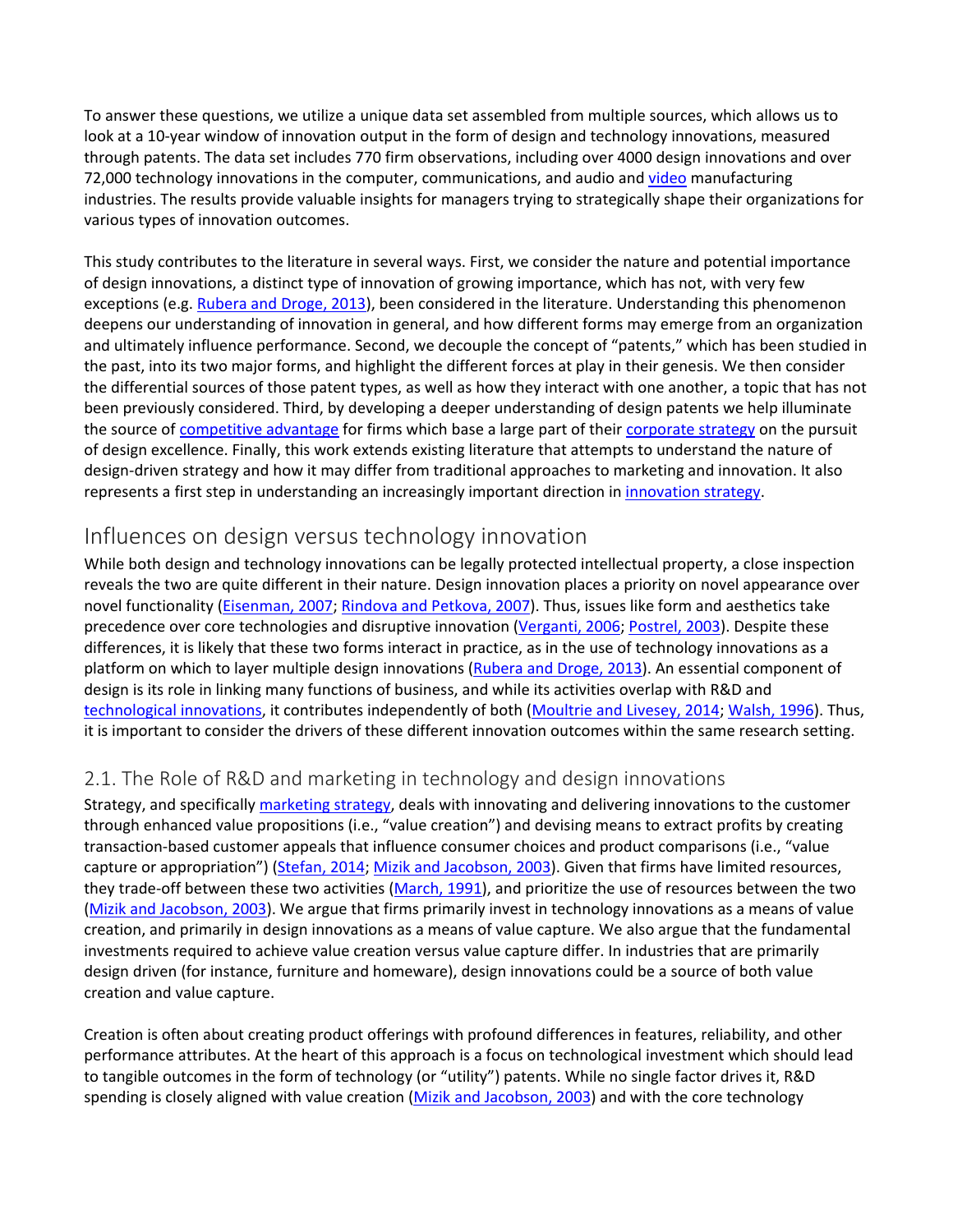development typically associated with the capability to build improved solutions to problems and meet customer needs [\(Gatignon and Xuereb, 1997\)](https://www.sciencedirect.com/science/article/pii/S004873331830129X?via%3Dihub#bib0165).

On the other hand, we propose that firms pursuing an emphasis on value capture place more emphasis on the "moment of truth" when a consumer must choose between competing offerings in the marketplace. In this setting, more outwardly apparent differences may have greater influence on the [purchase decision](https://www.sciencedirect.com/topics/economics-econometrics-and-finance/purchase-decision) by communicating both functional and aestheti[c information](https://www.sciencedirect.com/topics/economics-econometrics-and-finance/information) [\(Eisenman, 2013;](https://www.sciencedirect.com/science/article/pii/S004873331830129X?via%3Dihub#bib0150) [Noble and Kumar, 2010;](https://www.sciencedirect.com/science/article/pii/S004873331830129X?via%3Dihub#bib0270) [Rindova](https://www.sciencedirect.com/science/article/pii/S004873331830129X?via%3Dihub#bib0305)  [and Petkova, 2007\)](https://www.sciencedirect.com/science/article/pii/S004873331830129X?via%3Dihub#bib0305). This is enhanced by marketing and sales efforts which can more easily highlight readilyapparent, superficial differences between products. Thus, marketing/sales investments in the [promotion](https://www.sciencedirect.com/topics/economics-econometrics-and-finance/promotion) of design-oriented advantages should be more impactful in the pursuit of value capture. This relates to the concept of a sales orientation in which a firm engages in a high level of marketing and sales spending to stimulate short-term transactions [\(Noble et al., 2002\)](https://www.sciencedirect.com/science/article/pii/S004873331830129X?via%3Dihub#bib0275).

[Dutta et al. \(1999\)](https://www.sciencedirect.com/science/article/pii/S004873331830129X?via%3Dihub#bib0135) also find that a significant driver of firm performance i[n high tech industries](https://www.sciencedirect.com/topics/economics-econometrics-and-finance/high-technology) is the marketing efforts of the firms involved. However, marketing is more important in products where the functional benefits are not easily communicated. Correspondingly, design innovations are more easily communicated by the firm, and in turn received by the consumer. Of a firm's marketing efforts, the effect of marketing on [branding,](https://www.sciencedirect.com/topics/economics-econometrics-and-finance/brand-management) creating differentiation and erecting barriers to entry are well documented [\(Aaker, 2012;](https://www.sciencedirect.com/science/article/pii/S004873331830129X?via%3Dihub#bib0005) [Mizik and Jacobson,](https://www.sciencedirect.com/science/article/pii/S004873331830129X?via%3Dihub#bib0245)  [2003;](https://www.sciencedirect.com/science/article/pii/S004873331830129X?via%3Dihub#bib0245) [Golder, 2000;](https://www.sciencedirect.com/science/article/pii/S004873331830129X?via%3Dihub#bib0180) [Bunch and Smiley, 1992\)](https://www.sciencedirect.com/science/article/pii/S004873331830129X?via%3Dihub#bib0070). [Eisenman \(2013\)](https://www.sciencedirect.com/science/article/pii/S004873331830129X?via%3Dihub#bib0150) also argues that there is a positive association between investments in "aesthetic" (design) innovation and the firm's expectation that users will value the sensory stimulations and second order meanings their products offer. Much of the intent of marketing investments is to create such associations.

Based on this evidence, we expect that investments in marketing and sales are intended to create visual points of difference and, therefore, will be positively associated with design innovations but not with technology innovations. Conversely, we also expect that investments in research and development will be positively related to technology innovation but not to design innovations. Therefore, we propose our first two hypotheses:

**H1**: Efforts in marketing and sales will be positively related to design innovations.

**H2**: Efforts in research and development will be positively related to technology innovations.

#### 2.2. The role of market dynamics in technology and design innovations

Market dynamics are a well-established influence on many firm performance outcomes. In this context, we expect market size and market growth to be particularly influential factors. Larger markets tend to present more opportunities for firms, yet also typically include more intense competition. As a result, differentiation is harder to achieve, yet even more imperative than in smaller markets. Larger markets can support a greater number of competitors [\(Desmet and Parente, 2010\)](https://www.sciencedirect.com/science/article/pii/S004873331830129X?via%3Dihub#bib0115), which may include both large, resource-rich players and a wide array of small and nimble firms. [Symeonidis \(1996\)](https://www.sciencedirect.com/science/article/pii/S004873331830129X?via%3Dihub#bib0385) an[d Acs and Audretsch \(1987\)](https://www.sciencedirect.com/science/article/pii/S004873331830129X?via%3Dihub#bib0015) also show that larger markets are associated with greater innovative output, and a corresponding adoption of more advanced technologies as a result of having greater [price elasticity of demand.](https://www.sciencedirect.com/topics/economics-econometrics-and-finance/price-elasticity) This research also finds that in these markets, firms that are capital intensive, advertising intensive and where [economies of scale and scope](https://www.sciencedirect.com/topics/economics-econometrics-and-finance/economies-of-scope) are achieved are likely to be more innovative. Large firms, [capital intensity,](https://www.sciencedirect.com/topics/economics-econometrics-and-finance/capital-intensity) advertising intensity and economies of scale are associated with mature industries. In considering the nature of technology versus design innovation, we propose that technology-based innovation is likely better suited to these larger markets. [Acemoglu and Linn \(2004\),](https://www.sciencedirect.com/science/article/pii/S004873331830129X?via%3Dihub#bib0010) for instance, find that in th[e pharmaceutical industry,](https://www.sciencedirect.com/topics/economics-econometrics-and-finance/pharmaceutical-industry) a one percent increase in the potential market size leads to a four percent increase in the entry of new products and technologies. Technology-based innovations are typically more difficult to replicate and have been shown to have a significant bottom line impact on firm performance [\(Sood and Tellis, 2009\)](https://www.sciencedirect.com/science/article/pii/S004873331830129X?via%3Dihub#bib0350). [Katila and Shane \(2005\)](https://www.sciencedirect.com/science/article/pii/S004873331830129X?via%3Dihub#bib0210) further suggest that market size justifies the greater investment in terms of time, money and effort typically more associated with technological development.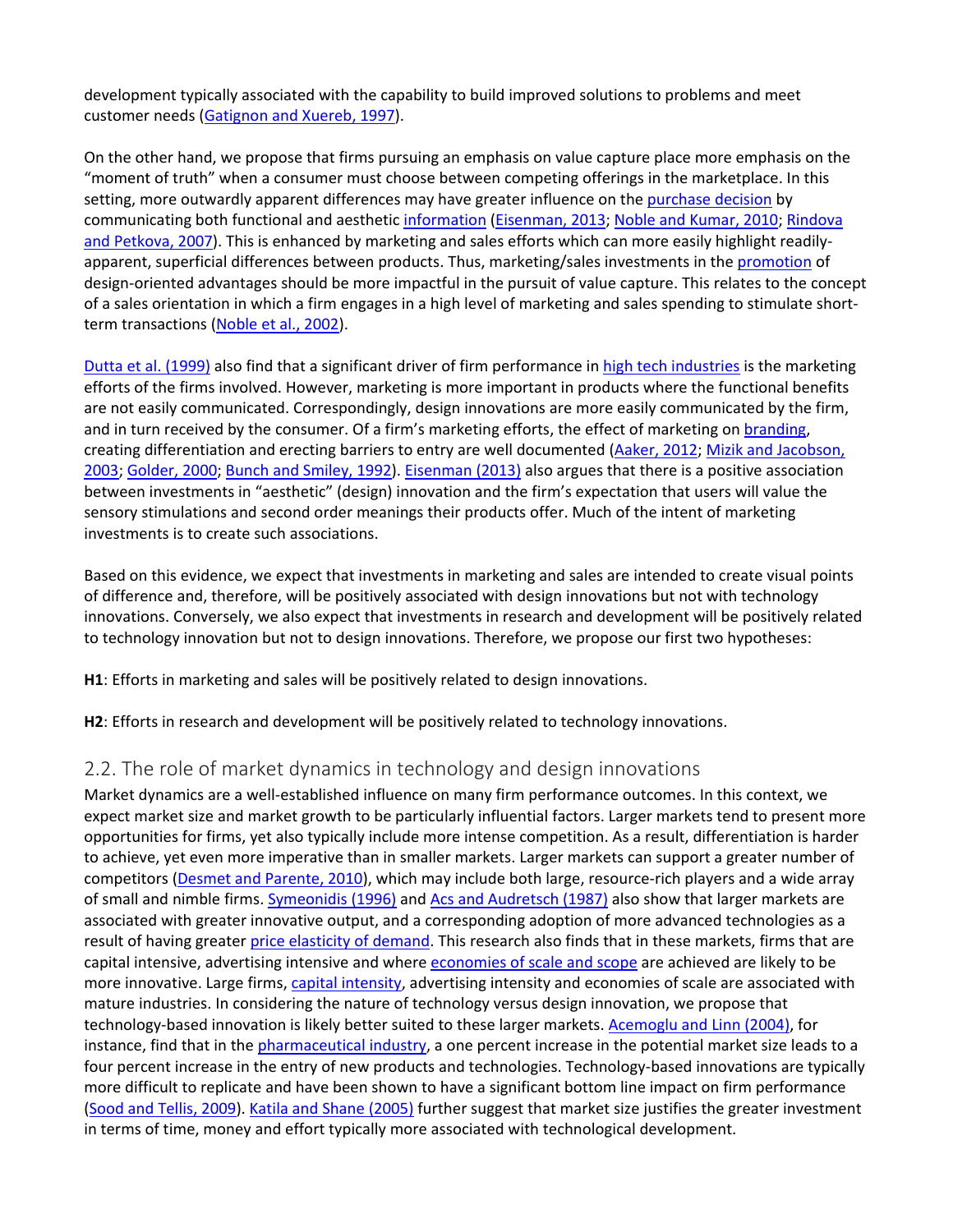Conversely, the shorter development cycles generally associated with design innovation, often consisting of nothing more than a sketch of a unique shape or pattern, are better suited to the rapidly changing competitive dynamics of relatively smaller markets. In a situation of evolving customer tastes and the rapid entry of new competitors, we believe that design may constitute a more powerful strategic approach than traditional, engineering-driven innovation efforts [\(Verganti, 2009\)](https://www.sciencedirect.com/science/article/pii/S004873331830129X?via%3Dihub#bib0415). Thus, we expect that smaller markets will give rise to more design innovations and the larger, more mature markets will encourage more technology-based innovations.

**H3a**: Technology innovations will be more prevalent in larger markets as compared to smaller markets.

**H3b**: Design innovations will be more prevalent in smaller markets as compared to larger markets.

The rate of growth of the market is another factor which should influence the development of innovations. We propose that faster growing markets should foster both forms of innovation, including design innovations for possible short-term advantages and longer-play technology innovations for more enduring effects. Strotmann [\(2007\)](https://www.sciencedirect.com/science/article/pii/S004873331830129X?via%3Dihub#bib0380) finds that new ventures are more likely to survive in markets with growing demand conditions. Similarly, [Park et al. \(2002\)](https://www.sciencedirect.com/science/article/pii/S004873331830129X?via%3Dihub#bib0285) demonstrate that in volatile industries with growing demand, such as semiconductors, firms pursue technological resources in order to remain innovative, and competitive [\(Song and Chen, 2014\)](https://www.sciencedirect.com/science/article/pii/S004873331830129X?via%3Dihub#bib0345). Therefore, industries that exhibit growth in market demand are likely to support firms that innovate along both design and technology dimensions.

**H4**: Market growth will be positively associated with both design and technology innovations.

We expect that market conditions, particularly growth, will interact with some of the main effects on innovation types mentioned earlier. A growth market suggests an influx of new customers with undeveloped product preferences. This, in turn, gives rise to greater product variety, and allows for "substitution between goods, thereby raising the price elasticity of demand" [\(Desmet and Parente, 2010, p. 320\)](https://www.sciencedirect.com/science/article/pii/S004873331830129X?via%3Dihub#bib0115). Given the rapidly evolving customer tastes which are prevalent in a high growth market, firms are more likely to make missteps by either misjudging customer tastes or not anticipating a competitive entrant. Thus, the efficiency and accuracy of marketing spending should weaken, resulting in lower productivity regarding the development of design innovations. This suggests:

**H5a**: Higher market growth will decrease the positive influence of marketing/sales efforts on design innovations.

Conversely, a higher growth market should likely have a positive effect on the link between technology investments and innovations. Higher growth markets tend to result in leaner product development cycles, a stronger tolerance for failure, and a willingness to place "big bets" in the pursuit of potentially dominant product [\(García-Granero et al., 2015\)](https://www.sciencedirect.com/science/article/pii/S004873331830129X?via%3Dihub#bib0160). Thus, the same basic R&D spending level should result in a higher innovation output.

**H5b**: Higher market growth will increase the positive influence of research and development efforts on technology innovations.

#### Methods

#### 3.1. Measuring innovation

In mainstream innovation research, awarded patents have often been used as the key metric of innovation output [\(Dahlander et al., 2014;](https://www.sciencedirect.com/science/article/pii/S004873331830129X?via%3Dihub#bib0100) [Berrone et al., 2013\)](https://www.sciencedirect.com/science/article/pii/S004873331830129X?via%3Dihub#bib0040). However, this stream has typically only considered one of the three major forms of patents award by the USPTO. So-called "utility patents" are by far the most common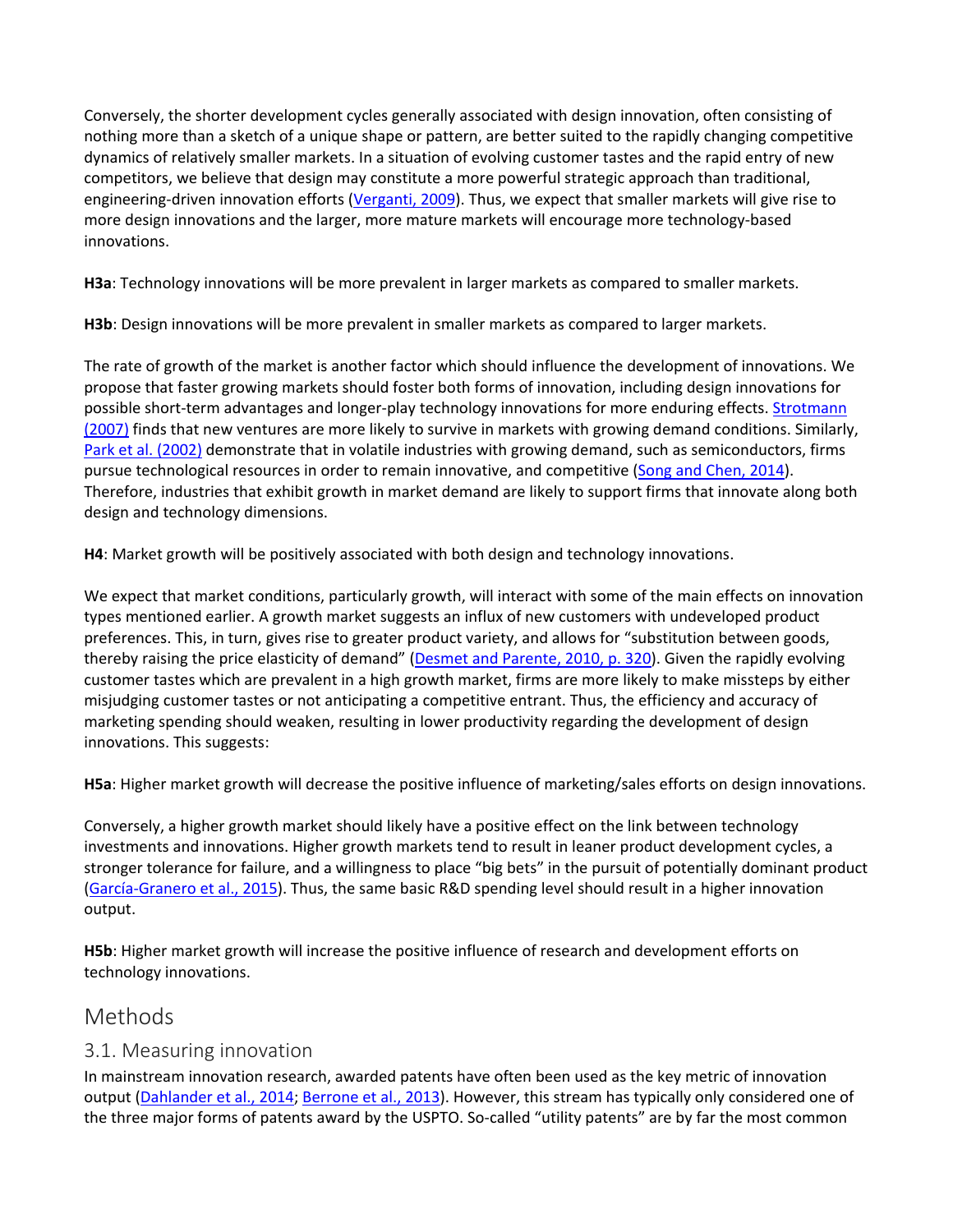and "…may be granted to anyone who invents or discovers any new and useful process, machine, article of manufacture, or composition of matter, or any new and useful improvement thereof"<sup>2</sup>. During the 2015 calendar year, 298,407 utility patents were awarded by the USPTO, representing 91.7% of total issues<sup>3</sup>. Despite the dominance of this form, research and management thinking regarding the power of an emphasis on product design [\(Homburg et al., 2015\)](https://www.sciencedirect.com/science/article/pii/S004873331830129X?via%3Dihub#bib0185) suggests that the second most common form, "design patents", may also be a worthy and profitable goal for organizations. Design patents (25,986 or 8.0% of total patents awarded in 2015) "…may be granted to anyone who invents a new, original, and ornamental design for an article of manufacture" [\(USPTO, 2011\)](https://www.sciencedirect.com/science/article/pii/S004873331830129X?via%3Dihub#bib0405). The third patent form, "plant patents", are even more rare (only 1074 or 0.3% of total awarded in 2015).

Design patents can however be a measure of firm's interest and focus on design innovation for the following reasons. First, patents (regardless of whether they are design or utility), allow a firm to protect their intellectual property and protect their ability to be a monopolist, which is clearly a firm's most profitable strategy (as opposed to competition). Firms may invest in patenting designs (or for that matter, technologies) that they never use in a product, but it allows them to potentially reduce competition. Second, design patents cost less than utility patents (in terms of filing fees, they cost a quarter of the filing fee for a utility patent). They also have a shorter approval period (9–18 months, compared to an average of 2–3 years for utility patents). Design patents also remain in a firm's portfolio for 14 years without additional maintenance cost. Given that patents allow a firm to reduce competition, a rational firm should ideally pursue design patents especially given its lower overall cost [\(Dani, 2011\)](https://www.sciencedirect.com/science/article/pii/S004873331830129X?via%3Dihub#bib0105). Finally, in the absence of [patent protection,](https://www.sciencedirect.com/topics/economics-econometrics-and-finance/patent-law) given the fact the designs are visible, they are easily infringed. This is in contrast to [technological innovations](https://www.sciencedirect.com/topics/economics-econometrics-and-finance/technological-innovation) that are hidden from view and can often be protected through trade secrets.

While utility patents have, perhaps understandably, received the bulk of research attention, this research considers the development of design patents, which have been shown to positively influence firm performance [\(Rubera and Droge, 2013\)](https://www.sciencedirect.com/science/article/pii/S004873331830129X?via%3Dihub#bib0320). [Rubera \(2014\)](https://www.sciencedirect.com/science/article/pii/S004873331830129X?via%3Dihub#bib0315) reports on data from the World Intellectual Property Organization which shows that worldwide design patents have grown by 123% over a ten-year span, whereas the total number of patents has grown by 86% in the same period. While the Apple-Samsung lawsuit has captured the headlines, [DuMont and Janis \(2013\),](https://www.sciencedirect.com/science/article/pii/S004873331830129X?via%3Dihub#bib0125) in an examination of design patents, also highlight recent design-related lawsuits filed by Daimler AG, Crocs, and Kohler, and predict that as a result of a rising trend of patent filing, litigation pertaining to designs will become increasingly common worldwide. Even more recently[, Chan et al.](https://www.sciencedirect.com/science/article/pii/S004873331830129X?via%3Dihub#bib0080)  [\(2017\)](https://www.sciencedirect.com/science/article/pii/S004873331830129X?via%3Dihub#bib0080) use design patents to identify patterns of design evolution, focusing on 'style turbulence'—'the year-toyear unpredictability of changes in a style's prevalence.' Following the strengthening of design patent rights in 1982 [\(DuMont and Janis, 2013\)](https://www.sciencedirect.com/science/article/pii/S004873331830129X?via%3Dihub#bib0125)[, Chan et al. \(2017\)](https://www.sciencedirect.com/science/article/pii/S004873331830129X?via%3Dihub#bib0080) also discuss how "product designers are increasingly encouraged to 'think about patents' when creating a new form [\(Molotch, 2004, p. 28\)](https://www.sciencedirect.com/science/article/pii/S004873331830129X?via%3Dihub#bib0250) and that man[y patent](https://www.sciencedirect.com/topics/economics-econometrics-and-finance/patent-litigation)  [litigation](https://www.sciencedirect.com/topics/economics-econometrics-and-finance/patent-litigation) cases have centered on designs." Given the growing number of firms choosing to patent designs, the growing interest in design patents among the academic community, the objective nature of this measure, and the increased enforceability of design patents, we study the organizational and environmental factors associated with a greater emphasis on these less common patents.

#### 3.2. Empirical context, data and sample

This paper matches patent data from the Thomson Innovation Patent Database with firm specific data collected from the COMPUSTAT financial database. In this section, we present our data collection procedures and describe our data in detail. The empirical context for this study is a set of technology product manufacturing industries (se[e Table 1\)](https://www.sciencedirect.com/science/article/pii/S004873331830129X?via%3Dihub#tbl0005), which include computer and peripheral equipment manufacturing, communications equipment manufacturing, and audio an[d video](https://www.sciencedirect.com/topics/economics-econometrics-and-finance/pre-recorded-media) equipment manufacturing industries. In addition to having a large number of publicly traded firms, we chose these industries because of their typically rapid product development cycles and their reliance on design as a marketing differentiator leading to a high incidence of observable design patents and corresponding design innovations. These industries also allow us to observe the utility patents and corresponding technological innovations. A ten-year window of economic activity for data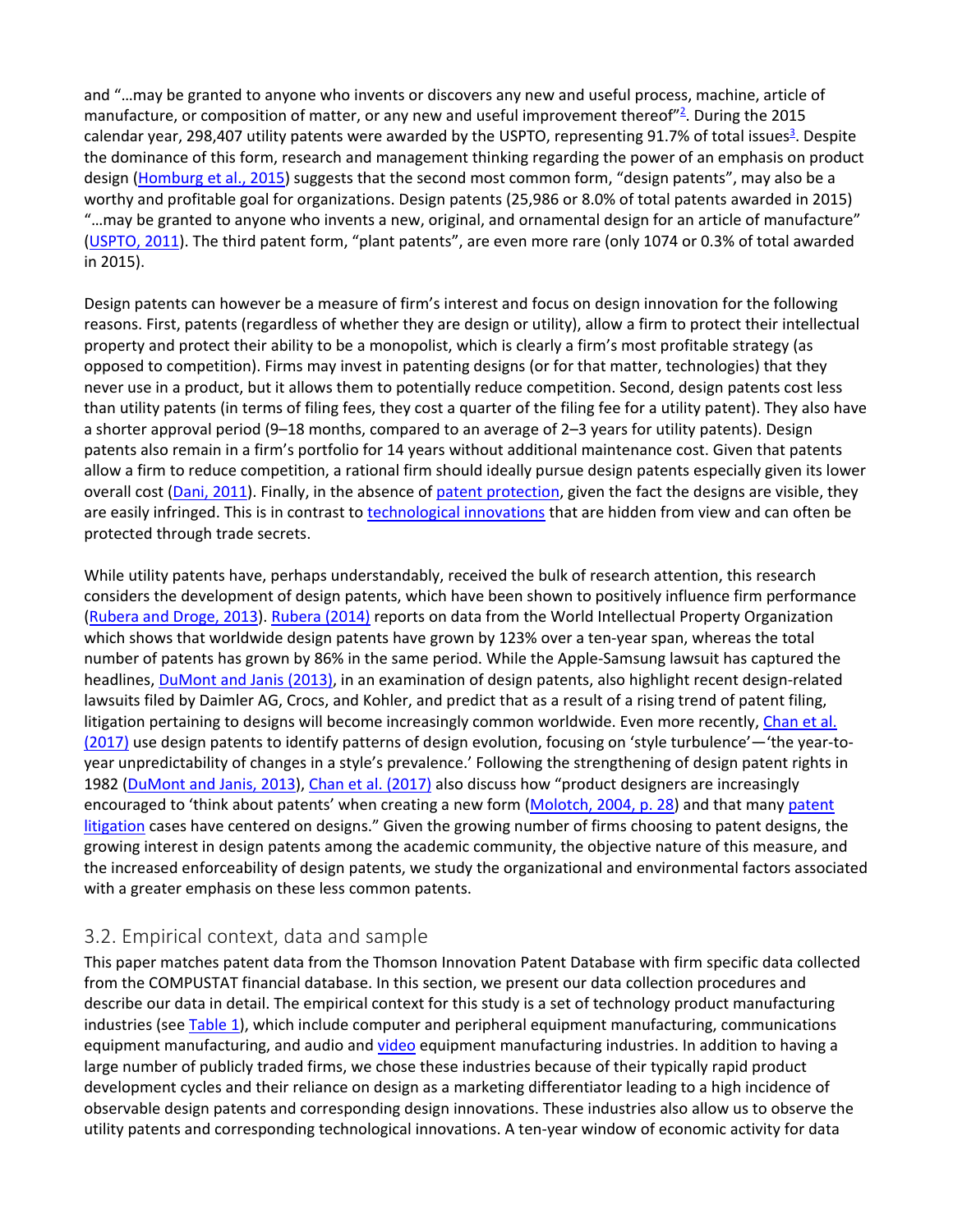collection was determined after an early test revealed a five-year window had an inadequate number of firms and patents available for analysis. The ten-year window from January 1, 1995 through December 31, 2004 was selected to minimize any anomalous market activity, such as that caused by the [Great Recession](https://www.sciencedirect.com/topics/economics-econometrics-and-finance/global-economic-crisis) in 2008. The period of our study featured only one recession from March–November 2001, which was relatively short and shallow [\(Kliesen, 2003\)](https://www.sciencedirect.com/science/article/pii/S004873331830129X?via%3Dihub#bib0220).

| <b>NAICS</b> | <b>NAICS Title</b>                                        | Year         | No. of Design  | No. of Utility |
|--------------|-----------------------------------------------------------|--------------|----------------|----------------|
| Code         |                                                           |              | <b>Patents</b> | <b>Patents</b> |
| 3341         | <b>Computer and Peripheral Equipment</b><br>Manufacturing | 1995         | 111            | 2729           |
|              |                                                           | 1996         | 103            | 3218           |
|              |                                                           | 1997         | 114            | 3329           |
|              |                                                           | 1998         | 104            | 4906           |
|              |                                                           | 1999         | 169            | 4940           |
|              |                                                           | 2000         | 239            | 4958           |
|              |                                                           | 2001         | 177            | 5569           |
|              |                                                           | 2002         | 167            | 5592           |
|              |                                                           | 2003         | 119            | 5198           |
|              |                                                           | 2004         | 66             | 4341           |
|              |                                                           | <b>TOTAL</b> | 1369           | 44780          |
| 3342         | <b>Communications Equipment Manufacturing</b>             | 1995         | 118            | 1238           |
|              |                                                           | 1996         | 121            | 1372           |
|              |                                                           | 1997         | 141            | 1368           |
|              |                                                           | 1998         | 168            | 1861           |
|              |                                                           | 1999         | 115            | 1749           |
|              |                                                           | 2000         | 115            | 1945           |
|              |                                                           | 2001         | 60             | 1389           |
|              |                                                           | 2002         | 90             | 1411           |
|              |                                                           | 2003         | 103            | 1304           |
|              |                                                           | 2004         | 91             | 1308           |
|              |                                                           | <b>TOTAL</b> | 1122           | 14945          |
| 3343         | Audio and Video Equipment Manufacturing                   | 1995         | 54             | 789            |
|              |                                                           | 1996         | 91             | 907            |
|              |                                                           | 1997         | 82             | 906            |
|              |                                                           | 1998         | 123            | 1351           |
|              |                                                           | 1999         | 225            | 1456           |
|              |                                                           | 2000         | 275            | 1408           |
|              |                                                           | 2001         | 181            | 1453           |
|              |                                                           | 2002         | 194            | 1603           |
|              |                                                           | 2003         | 194            | 1605           |
|              |                                                           | 2004         | 187            | 1640           |
|              |                                                           | <b>TOTAL</b> | 1606           | 13118          |

| Table 1. Summary of Design and Utility Patents Secured in Three Industries, by Year. |  |
|--------------------------------------------------------------------------------------|--|
|--------------------------------------------------------------------------------------|--|

A list of all firms within the three industries [\(Table 1\)](https://www.sciencedirect.com/science/article/pii/S004873331830129X?via%3Dihub#tbl0005) corresponding to the targeted NAICS (North American Industry Classification System) codes was downloaded from COMPUSTAT, an online financial database, and checked to ensure US origin as the data would be subsequently evaluated against US financial market data. While a number of these firms were subsidiaries of other firms in the final list, because patent data is tied to the subsidiary name and each subsidiary includes a unique CUSIP (Committee on Uniform Security Identification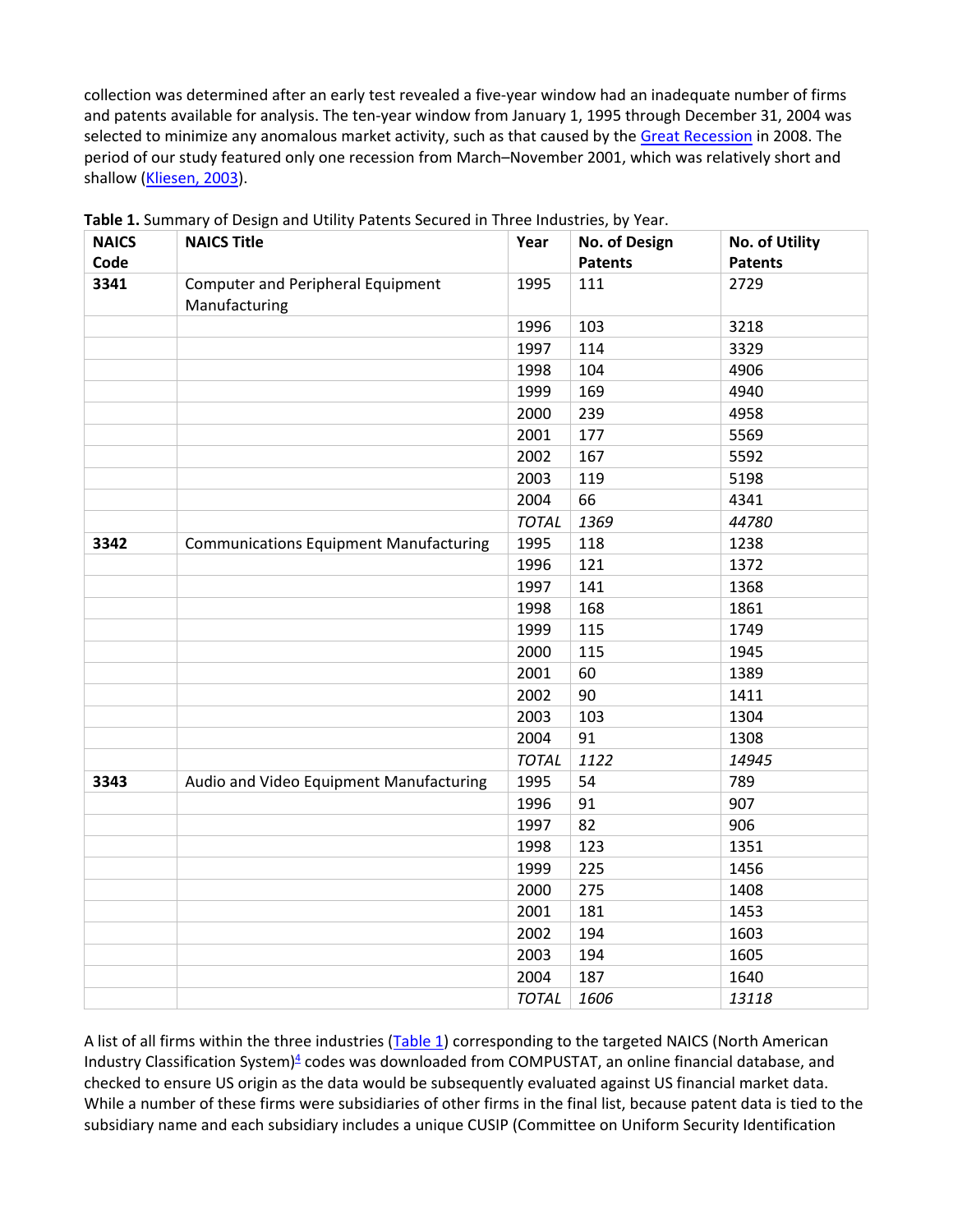Procedure) code tying it to specific financial data, the subsidiary status of these firms was deemed inconsequential. Because firm names on patent applications tend to vary due to input diversity (i.e., level of included [information](https://www.sciencedirect.com/topics/economics-econometrics-and-finance/information) and errors), they were manually checked to ensure that records were only downloaded from firm-level records with substantially, though in many cases not exactly, matching names. Our search resulted in a list of 597 firms and information for each was downloaded (including CUSIP data) to tie each firm to unique financial performance data.

The Thomson Innovation online database was then used to download records of all published patents in the tenyear window for all 597 firms in the CUSIP dataset. Of the total 597 firms, 220 appeared in the Thomson Innovation database, meaning 377 of these firms had no published patents. A final list of 88 firms from the list of 220 had at least one published design patent in the ten-year window resulting in a list of 76,818 individual patent records across these 88 firms of both utility and design patent types. This list of individual patent records was then analyzed to determine the count of design patents and utility patents for each of these 88 firms for each year in the ten-year window. All US design patents are prefixed with the string "usd," which allowed us to differentiate the 4073 design patents from the 72,745 utility patents. [Table 2](https://www.sciencedirect.com/science/article/pii/S004873331830129X?via%3Dihub#tbl0010) presents a sample of design and utility patents, and includes the patent titles, assignee name, a description, and an illustration of the design.

| Patent<br><b>Type</b><br>(Granted<br>Date) | <b>Patent Title</b><br>(Patent Number)                                                                                | <b>Assignee</b><br>(NAICS<br>Category) | <b>Claims</b> | <b>Description</b>                                                                                                                                                          | Illustration |
|--------------------------------------------|-----------------------------------------------------------------------------------------------------------------------|----------------------------------------|---------------|-----------------------------------------------------------------------------------------------------------------------------------------------------------------------------|--------------|
| Design<br>$(2001 - 07 -$<br>03)            | Self-service terminal<br>(USD444608S1)                                                                                | <b>NCR</b><br>Corporation<br>(3341)    | $\mathbf{1}$  | Ornamental design for a<br>self-service terminal, as<br>shown and described                                                                                                 |              |
| <b>Utility</b><br>(2002-06-<br>04)         | Self-service terminal<br>(US6400276B1)                                                                                | <b>NCR</b><br>Corporation<br>(3341)    | 29            | A self-service terminal with<br>fraud detection<br>functionality                                                                                                            |              |
| Design<br>$(2001 - 10 -$<br>02)            | Punchdown Tool<br>(USD448644S1)                                                                                       | Harris<br>Corporation<br>(3342)        | $\mathbf{1}$  | Ornamental design for a<br>punchdown tool                                                                                                                                   |              |
| <b>Utility</b><br>(1998-09-<br>29)         | Impact/no-impact<br>punchdown tool for<br>use with cut/no-cut or<br>wire insertion blade<br>assembly<br>(US5813109 A) | <b>Harris</b><br>Corporation<br>(3342) | 24            | A wire-insertion and/or<br>cutting tool comprising a<br>handle having an axial<br>bore, in which a wire-<br>insertion and cutting blade<br>assembly holder is<br>installed. |              |
| <b>Design</b><br>$(1998-12-$<br>08)        | Controller for<br>computer game<br>(USD402317S)                                                                       | Sony<br>Corporation<br>(3343)          | $\mathbf{1}$  | Ornamental design for a<br>controller for computer<br>games                                                                                                                 |              |
| <b>Utility</b><br>$(1998-12-$<br>29)       | Controller unit for<br>electronic devices<br>(US08436728)                                                             | Sony<br>Corporation<br>(3343)          | 22            | A controller unit for<br>controlling electronic<br>devices                                                                                                                  |              |

**Table 2.** Examples of Design and Utility Patents Filed for the Same Product.

Using these data sources, we assemble a unique data set that summarizes 4073 design patents to yield 770 observations at the Firm-Year level for firms traded in the US, observed between 1995 and 2004. [Table 1](https://www.sciencedirect.com/science/article/pii/S004873331830129X?via%3Dihub#tbl0005)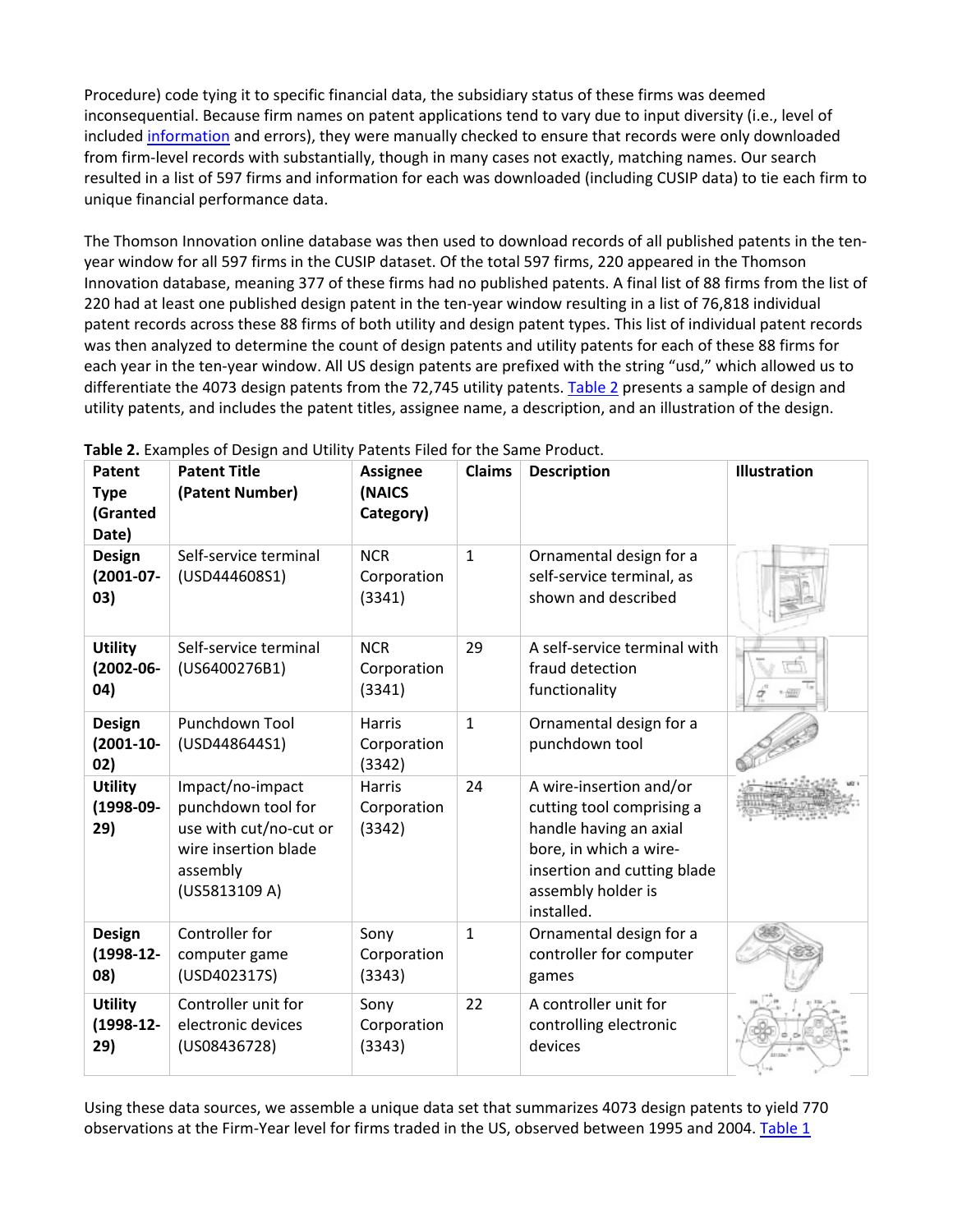presents a breakdown of the number of design and utility patents for all years of observation for each of the industries in our dataset. Of the top twenty firms with granted design patents, twelve belong to computer and peripheral equipment manufacturing industry. While the number of design patents are comparable across the three industries, firms in the computer and peripheral equipment manufacturing industry have three times the number of utility patents.

#### 3.3. Measures

Our goals behind identifying appropriate measures are to identify both firm and industry level variables, which drive a firm to launch design innovations. We start by presenting more details on the measures we use in our empirical analysis and we follow with an outline of the models we use to test our hypotheses.

**Design Innovation** (DES INNOV<sub>it</sub>): We measure design innovation for a firm *i* in time period *t* using a count of design patents filed for by the firm with the USPTO.

**Technology (Utility) Innovation** (TECH\_INNOV<sub>it</sub>): We measure technological innovation activity of a firm *i* in time period *t* using a count of technology or utility patents filed for by the firm with the USPTO.

**Research and Development (R&D) Intensity** (RD\_INT i(t-1)**):** We measure the R&D efforts of a firm *i* in time *t* by dividing lagged R&D expenditure for the firm by the lagged total assets.

**Marketing Intensity** (MKT\_INT i(t-1)): We measure the marketing efforts of a firm *i* in time *t* by dividing lagged SGA expenditure for the firm by the lagged total assets. Consistent with [prior](https://www.sciencedirect.com/topics/economics-econometrics-and-finance/bayesian-inference) literature, we lag the measure by one year [\(McAlister et al., 2016;](https://www.sciencedirect.com/science/article/pii/S004873331830129X?via%3Dihub#bib0240) [Feng et al., 2017;](https://www.sciencedirect.com/science/article/pii/S004873331830129X?via%3Dihub#bib0155) [Narasimhan et al., 2006;](https://www.sciencedirect.com/science/article/pii/S004873331830129X?via%3Dihub#bib0265) [Dutta et al., 2005;](https://www.sciencedirect.com/science/article/pii/S004873331830129X?via%3Dihub#bib0130) [Wuyts et al., 2004;](https://www.sciencedirect.com/science/article/pii/S004873331830129X?via%3Dihub#bib0430) [Dutta et al., 1999\)](https://www.sciencedirect.com/science/article/pii/S004873331830129X?via%3Dihub#bib0135).

**Market Size** (MKT\_SIZE <sub>i(t-1)</sub>): The total size of the markets is indicative of the number and type of innovations launched by firms. New firms for instance, may be attracted toward markets that are too small or difficult for larger incumbents. We expect that technology innovations are more prevalent in newer, and therefore, smaller markets because we anticipate that consumers respond to functional benefits. On the other hand, we expect design innovations to be prevalent in more mature and therefore mostly larger markets, because of the [stagnation](https://www.sciencedirect.com/topics/economics-econometrics-and-finance/stagnation) of technology innovations [\(Christensen and Bower, 1996;](https://www.sciencedirect.com/science/article/pii/S004873331830129X?via%3Dihub#bib0090) [Katila and Shane, 2005;](https://www.sciencedirect.com/science/article/pii/S004873331830129X?via%3Dihub#bib0210) [Bhide, 1991\)](https://www.sciencedirect.com/science/article/pii/S004873331830129X?via%3Dihub#bib0045). We measure market size as the logarithm or net industry sales.

**Market Growth** (MKT\_GWTH i(t-1)): We expect high growth markets to have a greater number of technology innovations, and low growth markets to have a greater number of design innovations. Higher growth rates could also be indicative of future opportunities for growth [\(Rao et al., 2004\)](https://www.sciencedirect.com/science/article/pii/S004873331830129X?via%3Dihub#bib0300). We measure market growth as the percentage growth in industry sales over one year.

**Control variables:** Several control variables were added to the models to remove alternative influences and add to the clarity of our results.

[Organizational Slack](https://www.sciencedirect.com/topics/economics-econometrics-and-finance/capacity-utilization) (ORG\_SLACK <sub>i(t-1</sub>)): Measures the availability of resources that could be utilized toward innovation activity, both design and utility [\(Dotzel et al., 2013;](https://www.sciencedirect.com/science/article/pii/S004873331830129X?via%3Dihub#bib0120) [Lee and Grewal, 2004\)](https://www.sciencedirect.com/science/article/pii/S004873331830129X?via%3Dihub#bib0225). While on the one hand, [cash flow](https://www.sciencedirect.com/topics/economics-econometrics-and-finance/cash-flow) allows a firm to protect itself from uncertainty, it could also cause firms to invest in unwise and less than lucrative options at the discretion of the managers [\(Cyert and March, 1963;](https://www.sciencedirect.com/science/article/pii/S004873331830129X?via%3Dihub#bib0095) [Davis and Stout, 1992;](https://www.sciencedirect.com/science/article/pii/S004873331830129X?via%3Dihub#bib0110) [Jensen,](https://www.sciencedirect.com/science/article/pii/S004873331830129X?via%3Dihub#bib0200)  [1986\)](https://www.sciencedirect.com/science/article/pii/S004873331830129X?via%3Dihub#bib0200). In order to account for managerial decisions, we control for the net cash flow of the firm. We measure organizational slack as the ratio of net cash flow from operating activities to total assets.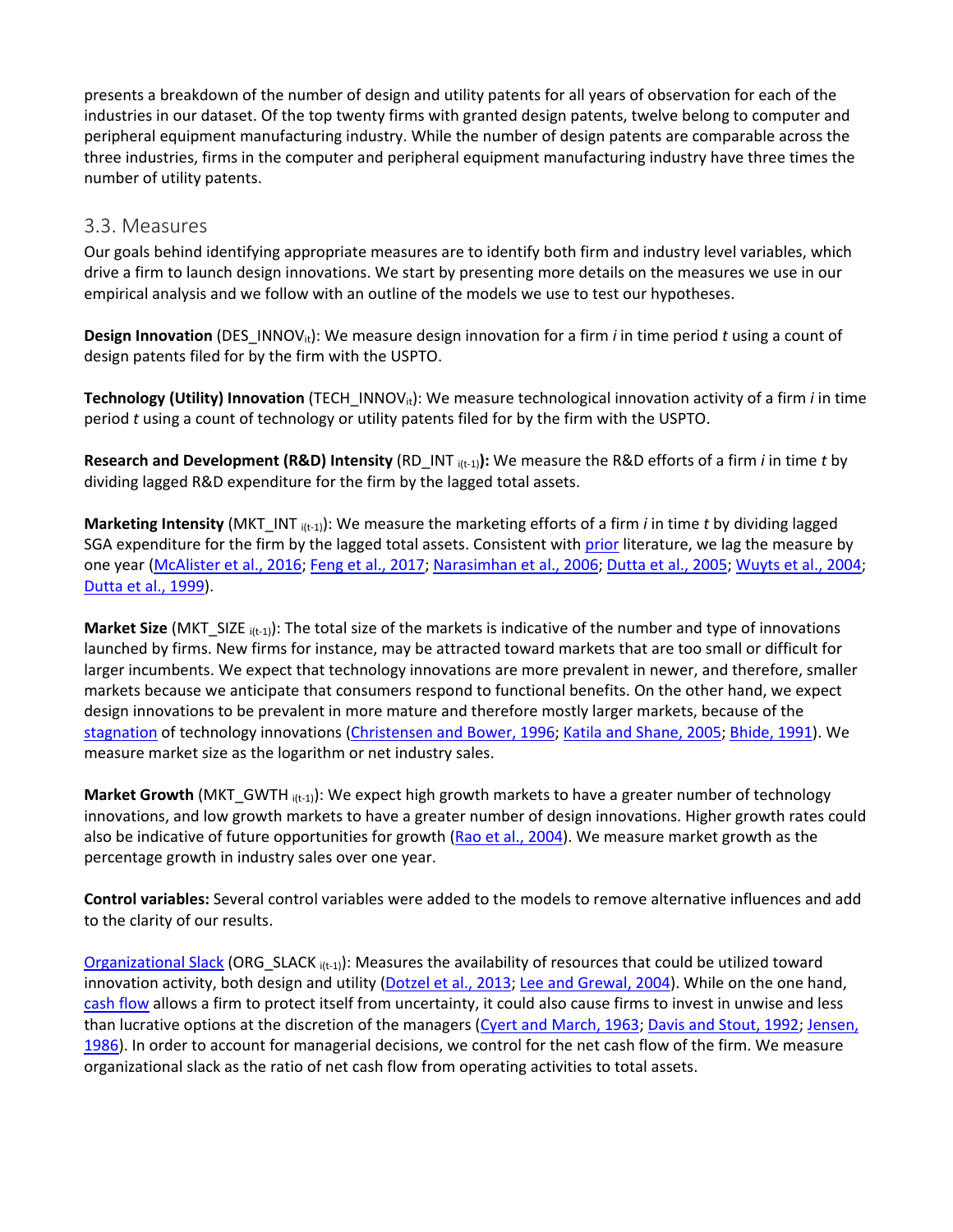[Capital Intensity](https://www.sciencedirect.com/topics/economics-econometrics-and-finance/capital-intensity) (CAPITAL\_INT  $_{i(t-1)}$ ): A firm's investment in fixed capital potentially affects its investment in innovation. We measure capital intensity as the ratio of investments made by the firm in fixed assets, namely plant property and equipment to total assets.

[Financial Leverage](https://www.sciencedirect.com/topics/economics-econometrics-and-finance/capital-structure) (FIN\_LEV <sub>i(t-1)</sub>): Companies differ in the amount of debt they utilize to support various activities. We measure financial leverage as the ratio of long-term debt to total assets lagged by a year.

**Firm Size** (FIRM SIZE i(t-1)): As per prior literature, we control for firm size as the natural logarithm of the number o[f employees.](https://www.sciencedirect.com/topics/economics-econometrics-and-finance/workforce)

[Working Capital](https://www.sciencedirect.com/topics/economics-econometrics-and-finance/working-capital) Ratio (WORK\_CAP i(t-1)): Working Capital is measured as the ratio of working capital to total assets. Working capital is measured as current assets minus current liabilities. This is also referred to as the liquidity ratio. As with other variables, this too is lagged so as to account for the delayed effects.

Year Dummy Variables (YEARt): We control for unobserved systemic differences at the year level using dummy variables for each of the years in our data.

**Industry Dummy Variables** (INDUSTRYi): We control for unobserved systemic differences, attributable to the industries using dummy variables for each of the industries in our data.

| Variable                               | <b>Conceptual measure</b>                                                                                                                                 | <b>Formula/Definition</b>                                                          | <b>Source</b>                             |
|----------------------------------------|-----------------------------------------------------------------------------------------------------------------------------------------------------------|------------------------------------------------------------------------------------|-------------------------------------------|
| <b>Design</b><br><b>Innovation</b>     | Design based innovation activity                                                                                                                          | DES INNOV =<br><b>Count of Design Patents</b>                                      | USPTO,<br>Thomson<br>Innovation<br>online |
| <b>Technology</b><br><b>Innovation</b> | 'Functional' innovation activity                                                                                                                          | TECH INNOV =<br><b>Count of Utility Patents</b>                                    | USPTO,<br>Thomson<br>Innovation<br>online |
| <b>R&amp;D Intensity</b>               | Effort placed on technological<br>investments in the year prior.                                                                                          | $RD$ $EXP =$<br>R&D Expenses/Total assets                                          | <b>COMPUSTAT</b>                          |
| <b>Marketing</b><br>Intensity          | 'Marketing/Selling Focus' in the year<br>prior                                                                                                            | $MKT$ $EXP =$<br><b>SGA Expenses/ Total assets</b>                                 | <b>COMPUSTAT</b>                          |
| <b>Market Size</b>                     | New firm innovation is also influenced<br>by the size of the market. (Bhide,<br>1991; Christensen and Bower, 1996). -<br>Katila and Shane (2005)          | $MKT$ SIZE =<br>LN (Industry Sales)                                                | <b>COMPUSTAT</b>                          |
| Market growth                          | Higher previous growth rate indicates<br>higher future growth prospects Rao et<br>al. (2004), others                                                      | MKT GWTH =<br>% growth in industry sales<br>over 1 year                            | <b>COMPUSTAT</b>                          |
| Organizational<br><b>Slack</b>         | 'Cushion of excess resources that the<br>firm can use in a discretionary manner<br>(Bourgeois, 1981).<br>(Sharfman et al., 1988). - Fang et al.<br>(2008) | ORG SLACK =<br>Working capital/Total assets                                        | <b>COMPUSTAT</b>                          |
| Capital<br>Intensity                   | Control for assets                                                                                                                                        | <b>CAPITAL INT = Fixed Assets</b><br>(Plant, Property &<br>Equipment)/Total Assets | <b>COMPUSTAT</b>                          |

**Table 3.** Variables, measure, identification and sources.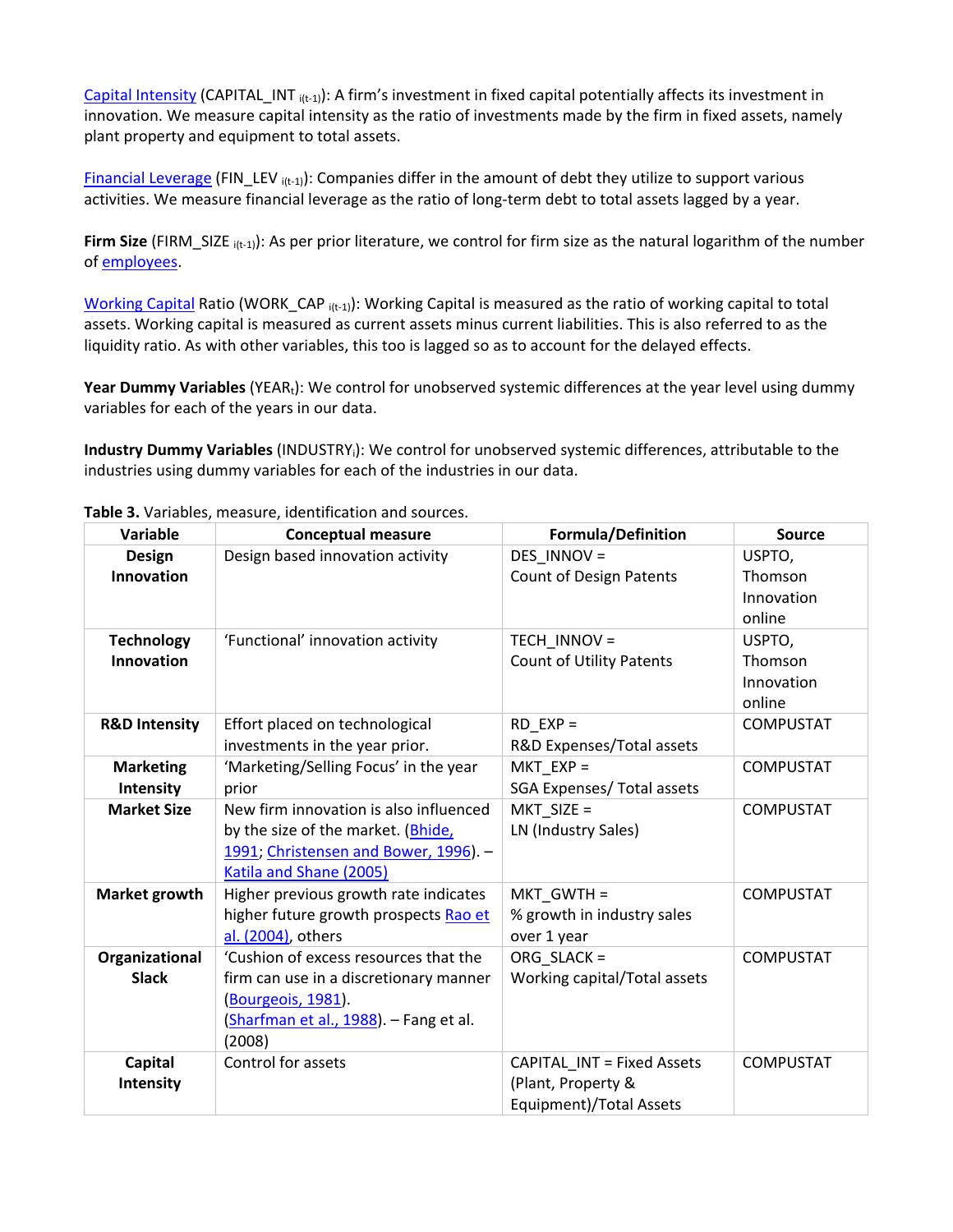| <b>Financial</b><br>Leverage | The extent to which a firm uses debt<br>to finance its assets (Jensen and<br>Meckling, 1976). - Srinivasan (2006) | $FIN$ LEV =<br>Long term debt/Total assets | <b>COMPUSTAT</b> |
|------------------------------|-------------------------------------------------------------------------------------------------------------------|--------------------------------------------|------------------|
| <b>Firm Size</b>             | Control for size                                                                                                  | FIRM SIZE = $LN$ (# of<br>employees)       | <b>COMPUSTAT</b> |
| <b>Working Capital</b>       | Control for working capital                                                                                       | WORK CAP = Working<br>capital/Total Assets | <b>COMPUSTAT</b> |
| <b>Year Dummy</b>            | Control for Year specific effects                                                                                 | <b>YEAR</b>                                |                  |
| Industry<br>Dummy            | Control for industry specific effects                                                                             | <b>INDUSTRY</b>                            | <b>COMPUSTAT</b> |

#### 3.4. Model

We test our hypotheses using two models. We use the count of design innovations as the dependent variable in our first model (see equations 1 and 2 below), and the count of utility innovations as the dependent variable in our second model (see equations 3 and 4 below). Given that a number of firms in our sample do not innovate on design, or choose to file patents for design, we have an inflated number of zeroes in our data. Therefore, as recommended by [Cameron and Trivedi \(2013\),](https://www.sciencedirect.com/science/article/pii/S004873331830129X?via%3Dihub#bib0075) a raw count of design patents accounting for inflated zero values is an appropriate dependent variable. Correspondingly, we use a Zero-inflated [Poisson regression](https://www.sciencedirect.com/topics/economics-econometrics-and-finance/generalized-linear-model) to model the effects of the antecedent variable on design innovation. In our second model, given that utility patents in our dataset outnumber design patent (see [Table 1\)](https://www.sciencedirect.com/science/article/pii/S004873331830129X?via%3Dihub#tbl0005), and given that they are never zero filings, we utilize the recommended [random effects](https://www.sciencedirect.com/topics/economics-econometrics-and-finance/multi-level-analysis) Poisson model. We organized our data in a panel format, tracking the number of new design patents that were filed for by firms between 1995 and 2004. In order to account for the endogeneity of patents, we utilize lagged independent variables [\(Rao et al., 2004;](https://www.sciencedirect.com/science/article/pii/S004873331830129X?via%3Dihub#bib0300) [Sorescu and Spanjol, 2008;](https://www.sciencedirect.com/science/article/pii/S004873331830129X?via%3Dihub#bib0355) [Morgan and](https://www.sciencedirect.com/science/article/pii/S004873331830129X?via%3Dihub#bib0255)  [Rego, 2006;](https://www.sciencedirect.com/science/article/pii/S004873331830129X?via%3Dihub#bib0255) [Luo and Bhattacharya, 2006;](https://www.sciencedirect.com/science/article/pii/S004873331830129X?via%3Dihub#bib0230) [Anderson et al., 2004\)](https://www.sciencedirect.com/science/article/pii/S004873331830129X?via%3Dihub#bib0030).

DES\_INNOV<sub>it</sub> =  $\alpha_0$ +  $\alpha_1$ RD\_INT<sub>i(t-1)</sub>+  $\alpha_2$ MKT\_INT<sub>i(t-1)</sub>+  $\alpha_3$ MKT\_SIZE <sub>i(t-1)</sub>+  $\alpha_4$ MKT\_GWTH <sub>i(t-1)</sub> +  $\alpha_5$  ORG \_SLACK <sub>i(t-1)</sub>+  $\alpha_6$ CAPITAL\_INT i(t-1) +  $\alpha_7$ FIN\_LEV i(t-1)+  $\alpha_8$ FIRM\_SIZE i(t-1)+  $\alpha_9$  WORK\_CAP i(t-1) +  $\alpha_{10n}$ DES\_INNOVit =  $\alpha_0$ +  $\alpha_1$ RD\_INT<sub>i</sub>(t-1)+  $\alpha_2$ MKT\_INT<sub>i(t-1)</sub>+  $\alpha_3$ MKT\_SIZE <sub>i(t-1)</sub>+  $\alpha_4$ MKT\_GWTH <sub>i(t-1)</sub> + $\alpha_5$  ORG \_SLACK <sub>i(t-1)</sub>+  $\alpha_6$ CAPITAL\_INT <sub>i(t-1)</sub> +  $\alpha_7$ FIN\_LEV <sub>i(t-1)</sub>+  $\alpha_8$ FIRM\_SIZE <sub>i(t-1)</sub>+  $\alpha_9$  WORK\_CAP <sub>i(t-1)</sub> +  $\alpha_{10n} \sum_{n=1}^{9} YEARN+\alpha_{11m} \sum_{n=1}^{2} INDUSTRYm$ 

$$
^{(1)}
$$

DES\_INNOV<sub>it</sub> =  $\alpha_0$ +  $\alpha_1$ RD\_INT<sub>i(t-1</sub>)+  $\alpha_2$ MKT\_INT <sub>i(t-1</sub>)+  $\alpha_3$ MKT\_SIZE <sub>i(t-1</sub>)+  $\alpha_4$ MKT\_GWTH <sub>i(t-1</sub>)+ $\alpha_5$ ORG\_SLACK <sub>i(t-1)</sub>+  $\alpha_6$ CAPITAL\_INT  $_{i(t-1)}$  + α<sub>7</sub>FIN\_LEV  $_{i(t-1)}$ + α<sub>8</sub>FIRM\_SIZE  $_{i(t-1)}$ + α<sub>9</sub> WORK\_CAP  $_{i(t-1)}$  + α<sub>10</sub>MKT\_GWTH  $_{i(t-1)}$ \*MKT\_EXP  $_{i(t-1)}$ +  $\alpha_{11}$ MKT\_GWTH <sub>i(t-1)</sub>\*RD\_EXP <sub>i(t-1)</sub>+  $\alpha_{12n}\sum_{n=1}^{9}YEARN$  +  $\alpha_{13m}\sum_{n=1}^{2}INDUSTRYm$ 

(2)

TECH\_INNOV<sub>it</sub> =  $β_0 + α_1RD$ \_INT<sub>i(t-1)</sub>+  $β_2MKT$ \_INT <sub>i(t-1)</sub>+  $ββ_3MKT$ \_SIZE<sub>i(t-1)</sub>+  $β_4MKT$ \_GWTH <sub>i(t-1)</sub>+  $β_5ORG$ \_SLACK <sub>i(t-1)</sub>+ )+  $\beta$  <sub>6</sub>CAPITAL\_INT  $_{i(t\text{-}1)}$ + β 7FIN\_LEV  $_{i(t\text{-}1)}$ + β  $_8$ FIRM\_SIZE  $_{i(t\text{-}1)}$ + β $_9$  WORK\_CAP  $_{i(t\text{-}1)}$ + β  $_{10n}\sum_{n=1}^{9}YEARn$ + β  $_{11}$  m  $\sum_{n=1}^2$ INDUSTRY $m$ 

(3)

TECH\_INNOV<sub>it</sub> =  $β_0 + α_1RD$ \_INT<sub>i(t-1)</sub>+  $β_2MKT$ \_INT <sub>i(t-1)</sub>+  $ββ_3MKT$ \_SIZE <sub>i(t-1)</sub>+  $β_4MKT$ \_GWTH <sub>i(t-1)</sub>+ $β_5$  ORG \_SLACK <sub>i(t-1)</sub>+ )+ β <sub>6</sub>CAPITAL\_INT i(t-1)+ β 7FIN\_LEV i(t-1)+ β 8FIRM\_SIZE i(t-1)+ β9 WORK\_CAP i(t-1)+ + β 10MKT\_GWTH i(t-1)\*MKT\_EXP i(t-1)+ β 11MKT\_GWTH  $_{i(t-1)}*$ RD\_EXP  $_{i(t-1)+}$ β 12n  $\sum_{n=1}^{9} YEARN + \beta$  13 m $\sum_{n=1}^{2} INDUSTRYm$ 

(4)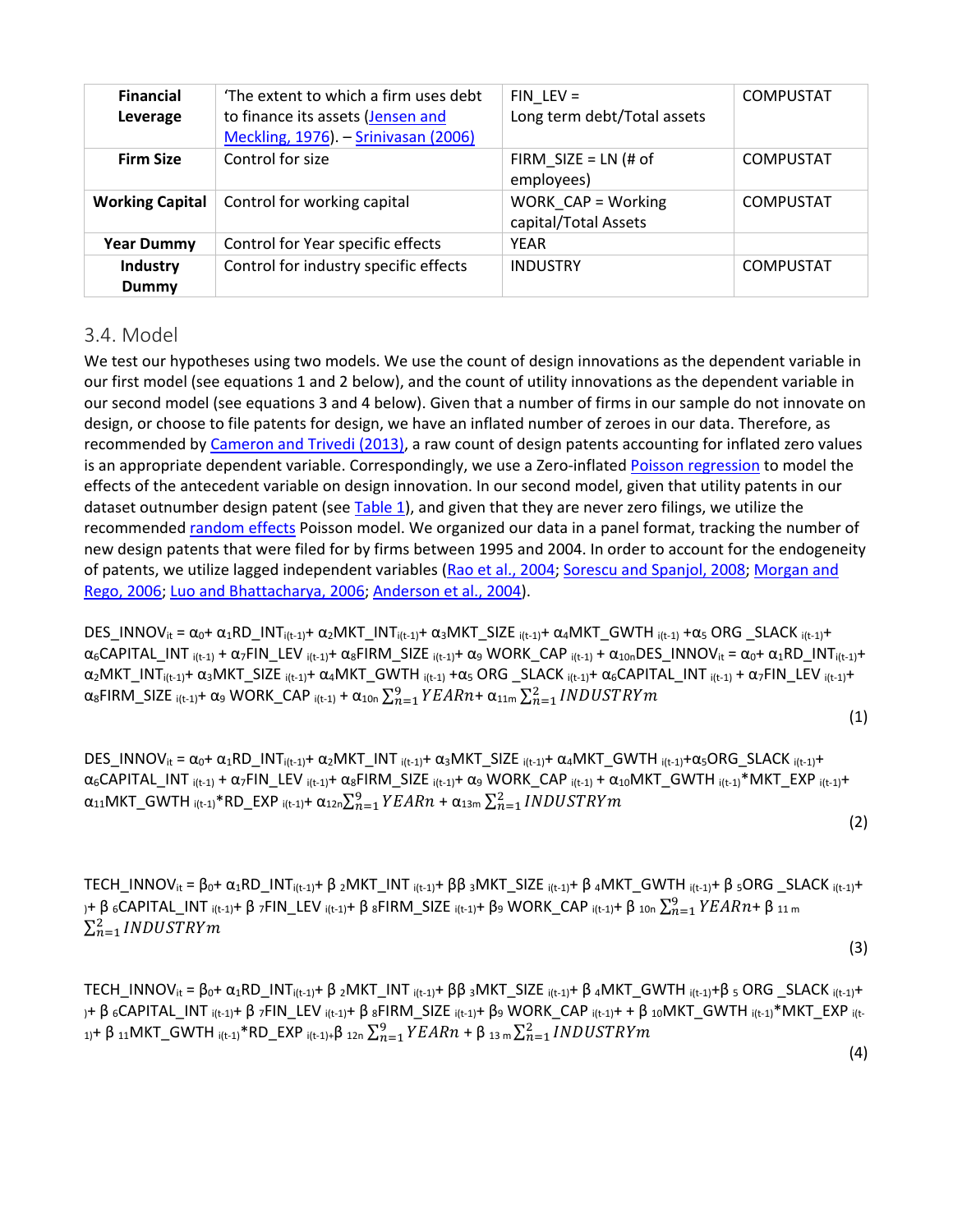# 4. Results and discussion

[Table 4](https://www.sciencedirect.com/science/article/pii/S004873331830129X?via%3Dihub#tbl0020) presents a summary of the data including correlations. Of particular note is the high value of the [standard deviation](https://www.sciencedirect.com/topics/economics-econometrics-and-finance/measure-of-dispersion) for design innovations. This is due to the zero-inflated nature of the count data. However, as discussed earlier, this has been accounted for by utilizing a Zero-inflated Poisson model, as recommended by [Cameron and Trivedi \(2013\).](https://www.sciencedirect.com/science/article/pii/S004873331830129X?via%3Dihub#bib0075) While the correlation between design innovation and technology is high, we do not use these in the same model and hence does not pose a concern. We also checked the [variance](https://www.sciencedirect.com/topics/economics-econometrics-and-finance/variance) inflation factors (VIF), which were all less than 5, with the highest at 2.6. Thus, multicollinearity is not a problem in our data.

|               | Me             | Std.           | DES        | TECH_      | $RD_$          | MKT        | ORG_S       | <b>CAP</b> | MKT         | MKT_G      | $FIN_$         | FIRM_       | <b>WORK</b> |
|---------------|----------------|----------------|------------|------------|----------------|------------|-------------|------------|-------------|------------|----------------|-------------|-------------|
|               | an             | dev            | <b>INN</b> | <b>INN</b> | NT             | <b>INT</b> | <b>LACK</b> | <b>INT</b> | <b>SIZE</b> | <b>WTH</b> | LEV            | <b>SIZE</b> | CAP         |
| DES_IN        | 5.2            | 21.            | 1.00       |            |                |            |             |            |             |            |                |             |             |
| N             | 9              | 14             |            |            |                |            |             |            |             |            |                |             |             |
| TECH_I        | 94.            | 253            | 0.67       | 1.00       |                |            |             |            |             |            |                |             |             |
| <b>NN</b>     | 47             | .30            |            |            |                |            |             |            |             |            |                |             |             |
| <b>RD_INT</b> | 0.1            | 0.2            | $-0.06$    | $-0.09$    | 1.00           |            |             |            |             |            |                |             |             |
|               | $\overline{2}$ | $\mathbf{1}$   |            |            |                |            |             |            |             |            |                |             |             |
| MKT_I         | 0.3            | 0.3            | $-0.11$    | $-0.18$    | 0.66           | 1.00       |             |            |             |            |                |             |             |
| NT            | 8              | 0              |            |            |                |            |             |            |             |            |                |             |             |
| ORG_S         | 0.0            | 0.2            | 0.04       | 0.05       | $-0.5$         | $-0.40$    | 1.00        |            |             |            |                |             |             |
| <b>LACK</b>   | 5.             | $\overline{2}$ |            |            | $\overline{7}$ |            |             |            |             |            |                |             |             |
| CAP_IN        | 0.3            | 0.1            | 0.20       | 0.28       | 0.11           | 0.17       | $-0.02$     | 1.00       |             |            |                |             |             |
| T.            | 4              | 9              |            |            |                |            |             |            |             |            |                |             |             |
| <b>MKT_SI</b> | 2.5            | 0.0            | $-0.12$    | 0.06       | 0.09           | 0.00       | $-0.02$     | $-0.17$    | 1.00        |            |                |             |             |
| <b>ZE</b>     | $\mathbf{1}$   | 6              |            |            |                |            |             |            |             |            |                |             |             |
| MKT_G         | 6.4            | 10.            | 0.05       | 0.00       | $-0.0$         | 0.02       | 0.12        | 0.04       | $-0.17$     | 1.00       |                |             |             |
| <b>WTH</b>    | 5              | 26             |            |            | $\mathbf{1}$   |            |             |            |             |            |                |             |             |
| FIN_LE        | 0.1            | 0.3            | 0.04       | 0.09       | 0.00           | $-0.07$    | $-0.11$     | 0.12       | $-0.09$     | 0.03       | 1.00           |             |             |
| V             | $\overline{2}$ | 9              |            |            |                |            |             |            |             |            |                |             |             |
| FIRM_S        | 1.2            | 2.1            | 0.33       | 0.54       | $-0.2$         | $-0.46$    | 0.22        | 0.33       | 0.07        | $-0.02$    | 0.14           | 1.00        |             |
| <b>IZE</b>    | 5              | 9              |            |            | 5              |            |             |            |             |            |                |             |             |
| WORK_         | 0.3            | 0.8            | $-0.15$    | $-0.24$    | $-0.0$         | $-0.05$    | 0.21        | $-0.32$    | $-0.04$     | 0.02       | $-0.2$         | $-0.46$     | 1.00        |
| <b>CAP</b>    | $\mathbf{1}$   | $\overline{7}$ |            |            | 5              |            |             |            |             |            | $\overline{7}$ |             |             |

**Table 4**. Correlations, Means and [Standard Deviations.](https://www.sciencedirect.com/topics/economics-econometrics-and-finance/measure-of-dispersion)

[Table 5](https://www.sciencedirect.com/science/article/pii/S004873331830129X?via%3Dihub#tbl0025) presents the results of our analysis examining the drivers of design innovations. Models 1 and 2 examine the drivers of design innovations, while models 3 and 4 examine the drivers of technology innovations. Model 1 is our base model for design innovations, while model 2 accounts for interactions of R&D and marketing spending on market growth. We hypothesized that investments in marketing and sales would be positively associated with design innovations, and not with technology innovations. While marketing expenditure has no direct relationship on design innovations in our base model, our second model where interactions with market growth are accounted for shows a significant relationship. The relationship between marketing expenses and technology innovations are, however, negative and significant in both models 3 and 4. Consistent with [prior](https://www.sciencedirect.com/topics/economics-econometrics-and-finance/bayesian-inference) literature [\(Mizik and Jacobson, 2003;](https://www.sciencedirect.com/science/article/pii/S004873331830129X?via%3Dihub#bib0245) [March, 1991\)](https://www.sciencedirect.com/science/article/pii/S004873331830129X?via%3Dihub#bib0235), investing in marketing activities seems to take away from technology innovations. This suggests that there is a trade-off between the kinds of resources a firm chooses to invest in. In sum, these results generally show support for H1.

#### **Table 5.** Results of Analysis.

|                          | <b>Design Innovations</b> |            | <b>Technology Innovations</b> |         |
|--------------------------|---------------------------|------------|-------------------------------|---------|
|                          | Model 1                   | Model 2    | Model 3                       | Model 4 |
| <b>Model Variables</b>   |                           |            |                               |         |
| <b>R&amp;D Intensity</b> | $4.735***$                | $4.229***$ | $2.500^{***}$                 | 1.498   |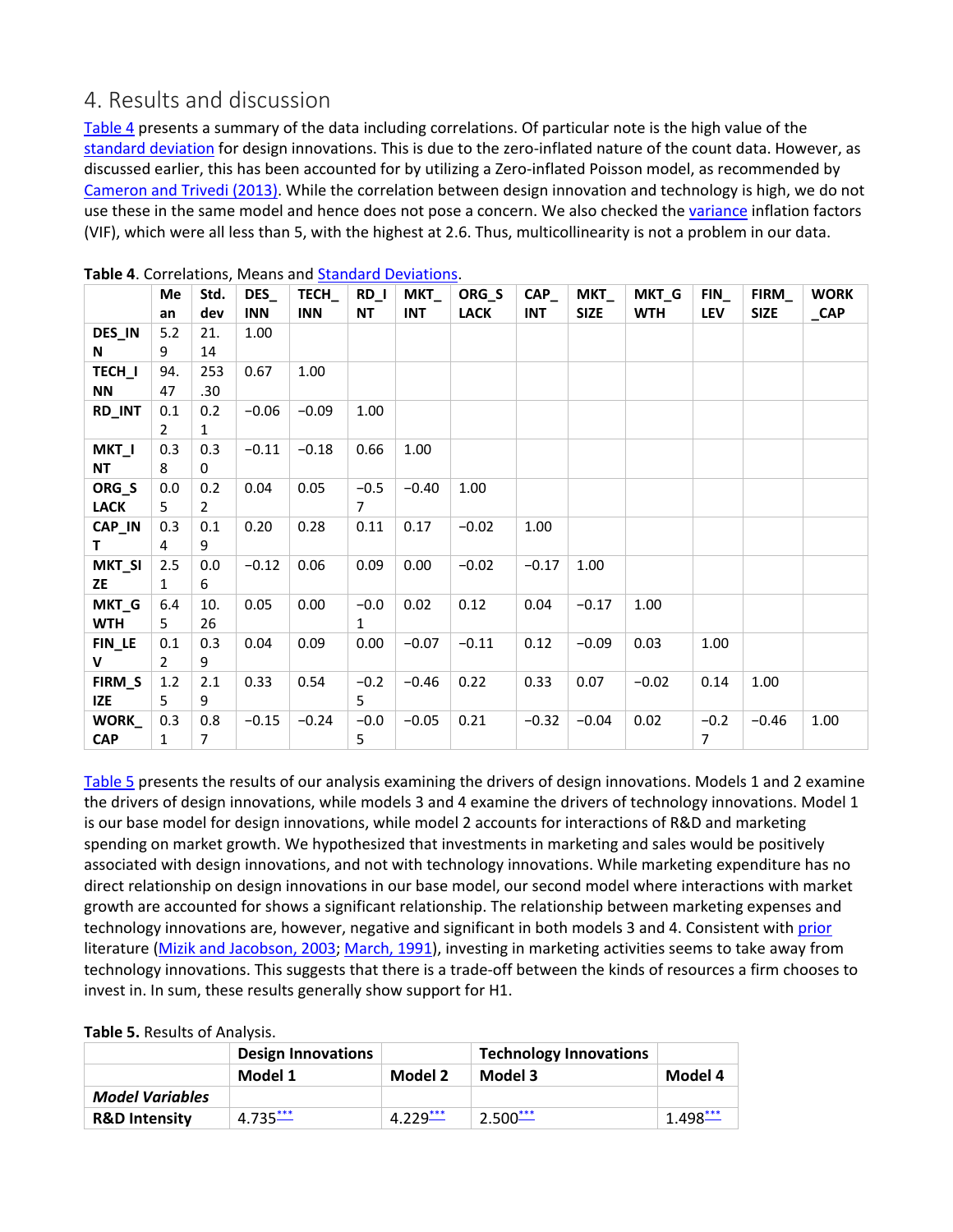| <b>Mkt Intensity</b>      | $0.017^*$     | $0.581^{**}$  | $-0.966$   | $-0.779***$   |
|---------------------------|---------------|---------------|------------|---------------|
| Mkt. Size                 | $-35.108$     | $-39.838$     | $3.658***$ | $5.322***$    |
| <b>Mkt Growth</b>         | $0.016^{***}$ | $0.053***$    | 0.008      | $0.002 -$     |
| <b>Mkt*Mkt Growth</b>     |               | $-0.173$      |            | $-0.016^{**}$ |
| <b>R&amp;D*Mkt Growth</b> |               | $0.126^{***}$ |            | $0.115^{**}$  |
| <b>Control Variables</b>  |               |               |            |               |
| <b>Fin Leverage</b>       | $-0.840$      | $-0.718$      | $-1.524$   | $-1.56$       |
| <b>Firm Size</b>          | $0.615***$    | $0.613***$    | $0.122***$ | $0.122***$    |
| Cap. Intensity            | $-0.292^{**}$ | $-0.356$      | $1.992***$ | $1.971***$    |
| Org. Slack                | 1.368         | $1.509***$    | $0.717***$ | $0.627***$    |
| <b>Work. Capital</b>      | $0.519^{**}$  | $0.721^{**}$  | $-0.297$   | $-0.329$      |

\* *p* <.05;

\*\* *p* <.01;

\*\*\* *p* <.001.

We hypothesized that investments in research and development would be positively related to technology innovations. The results show that, consistent with our expectations, R&D investments are positively associated with higher rates of technology innovations, supporting H2. However, R&D was also positively related to design innovations, an unexpected result that could be a reflection of the internally focused nature of R&D investments and how these investments help facilitate communication between designers in highly complex projects [\(Salter](https://www.sciencedirect.com/science/article/pii/S004873331830129X?via%3Dihub#bib0325)  [and Gann, 2003\)](https://www.sciencedirect.com/science/article/pii/S004873331830129X?via%3Dihub#bib0325). We believe it most interesting to consider these sets of results in tandem.

The results showed that design innovations are more prevalent in small, but growing markets, as evidenced by the large and negative coefficient on the market size variable and positive coefficient of the market growth variable, supporting H3b and H4. This finding indicates that in the early stages of the lifecycle, firms consider design an important driver of adoption. Given the relatively lower [capital intensity](https://www.sciencedirect.com/topics/economics-econometrics-and-finance/capital-intensity) required for design innovations (as compared to technology investments), to enter and operate in smaller markets, we believe that market growth serves as a proxy for potential market size. On the other hand, in larger markets, technology innovations appear to be more prevalent, supporting H3a. This is demonstrated by the positive coefficients on market size, in both models 3 and 4. Larger markets typically have greater diversity of products offered by more competitors and the effort to differentiate arises from functional and technology innovations, as compared to design innovations. In support of H4, both types of innovation were associated with high-growth markets.

H5a suggested that higher market growth would decrease the positive influence of marketing/sales spending on design innovations. We found support for this hypothesis. H5b proposed that higher market growth would have a positive effect, increasing the positive influence of R&D spending on technology innovations. This hypothesis was also supported. Interestingly though, differential effects across innovation types were not found in H5a and H5b. Regardless of the innovation type being pursued, market growth diminished the effectiveness of marketing/sales spending yet increased the efficacy of R&D investments.

The effects of our control variables are mostly as expected. First, higher levels of debt, as measured by the [leverage](https://www.sciencedirect.com/topics/economics-econometrics-and-finance/leverage) of the firm were associated with fewer of both design and [technological innovations.](https://www.sciencedirect.com/topics/economics-econometrics-and-finance/technological-innovation) This relationship is as expected, since when the firm takes on higher than average levels of debt, these monies may be allocated to keeping operations running, rather than in innovation. Correspondingly, we find that firms invest in both design and utility innovations when there is [slack resource](https://www.sciencedirect.com/topics/economics-econometrics-and-finance/capacity-utilization) within the respective organizations. Interestingly, however, we observe that th[e working capital](https://www.sciencedirect.com/topics/economics-econometrics-and-finance/working-capital) ratio is positively associated with design innovations, whereas it is negatively associated with technology innovations. We are cautious in our interpretation of this often-used ratio, since smaller values of the working capital ratio could result from higher values of total assets. In other words, we argued earlier that technology innovations would be associated with firms that have greater assets. Therefore, though the value of the numerator (current assets – current liabilities) is positive, the ratio could still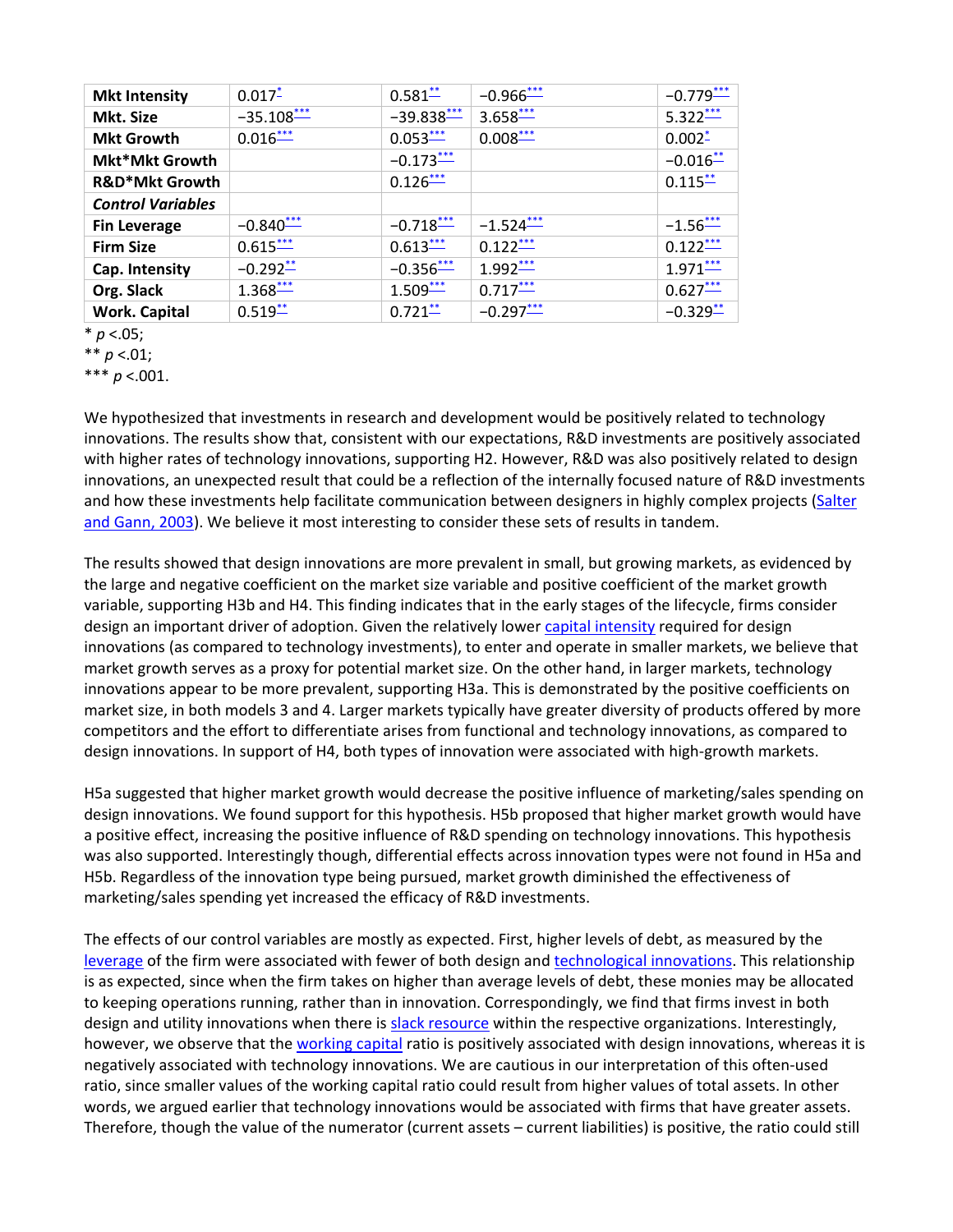be small. We also observe that technology innovations are associated with a greater investment in capital (plant property and equipment). On the other hand, design innovations are associated with less capital investment. This supports our argument that design innovations take far less resources, as compared to technological innovations.

Reflecting on the results of the [hypothesis testing,](https://www.sciencedirect.com/topics/economics-econometrics-and-finance/statistical-test) two major themes emerged from this study:

#### 4.1. Theme #1: internal vs. external focus

The results show that in the industries included in the study, R&D spending is positively related to both design and utility patent production. While this is not a surprising result in the latter case, it is interesting to see this connection between R&D investment and design. This suggests that technology and design output may be intertwined. For example, advances in computer component miniaturization may lead to thinner and more unique case designs, which earn a design patent. So, this internal focus on [research & development](https://www.sciencedirect.com/topics/economics-econometrics-and-finance/development-research) seems to fuel efforts towards both design and utility patents.

For a firm taking what might be called an external focus, an emphasis on sales and marketing creates more differential effects on patent outcomes. The results here show that this marketing/sales focus is negatively associated with the development of utility patents. This appears to suggest that firms pursuing utility patents are focused on science-driven technological advancement which, if developed to the point where a patent is earned, may not require an intense marketing and sales effort to be a success. It is likely that these, by definition, highly differentiated products will largely sell through word-of-mouth and other channels in the scientific community. For design patents, we found support in model 2 for a positive relationship between marketing/sales investments and design patent output. Combined, this evidence suggests that an environment conducive to design innovations is more complex than a straight technology-focused effort, as design innovations are driven by both marketing/sales and R&D investments. This dual focus seems fairly rare in corporate strategic orientations, perhaps beginning to suggest why design patents are less common than their utility counterparts.

#### 4.2. Theme #2: responding to environmental factors

As expected, in the industries included in the study, the competitive pressures of high-growth markets tend to lead to higher rates of both types of patents. However, market size showed an interesting differential effect on patent production. In larger markets, utility patents were more prevalent, perhaps suggesting that they are a key differentiating point in situations where customers may have more choice. In smaller markets, however, design patents were more likely. This suggests that i[n niche markets,](https://www.sciencedirect.com/topics/economics-econometrics-and-finance/niche-marketing-strategy) [a low-tech,](https://www.sciencedirect.com/topics/economics-econometrics-and-finance/low-tech) creative design may be enough to achieve a meaningful level of customer appeal and perhaps some separation from the competition.

We explored these relationships more deeply by considering the interactions between Marketing/Sales or R&D spending and patent output. The results (see [Table 5\)](https://www.sciencedirect.com/science/article/pii/S004873331830129X?via%3Dihub#tbl0025) show that in considering R&D spending, its positive effect on both forms of patent production is accentuated in a high market growth environment. However, the picture surrounding marketing/sales spending is more complicated. The results suggest that for design patents, the generally positive relationship between marketing/sales expenditures and patent output is hurt in higher growth markets. This may be explained by the idea that faster growing markets are naturally more turbulent, making any marketing effort more difficult and less effective. Regarding utility patents, however, the results suggest that the generally negative relationship between marketing/sales spending and patent output is mitigated in higher growth markets. In other words, as the market growth rate increases the negative effect of marketing/sales on utility patent output is reduced. In sum, these results suggest that design may be a more powerful strategic weapon in smaller but growing markets, while a shift from a marketing focus to a more traditional technology/R&D focus may be appropriate at some tipping point in the maturation of the market.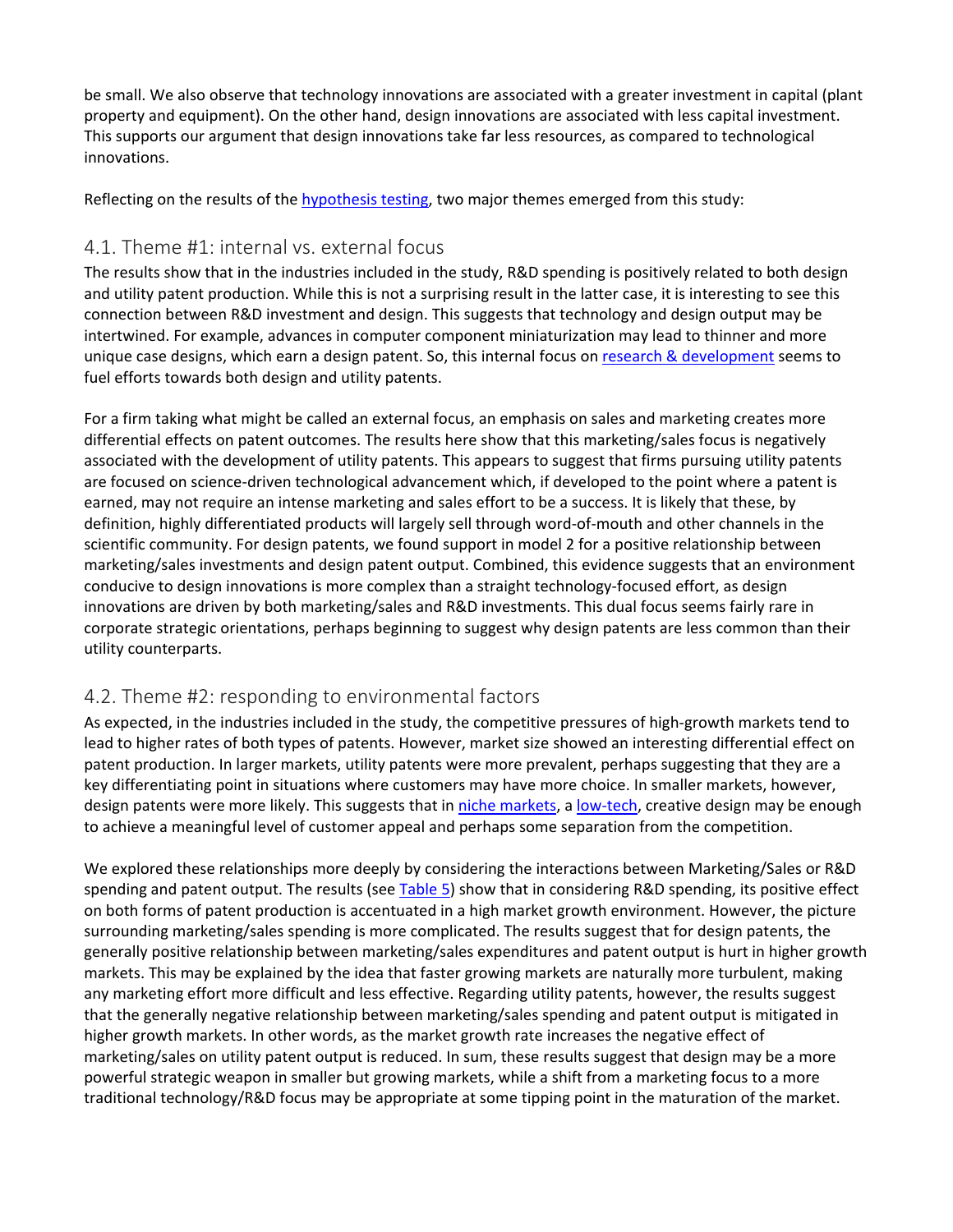This is encouraging for developing companies since the capital investment required for the pursuit of innovative designs is likely less than that needed for advancements in the basic science to drive utility patents.

# 5. Conclusion

#### 5.1. Limitations

Research investigating innovation typically utilizes one of two methods. The first, directly measuring innovation, is difficult to administer and manage and is cost prohibitive because it requires gathering data from trade journals or directly from firms [\(Archibugi and Pianta, 1996\)](https://www.sciencedirect.com/science/article/pii/S004873331830129X?via%3Dihub#bib0035). Therefore, most research relies on the second method, measures of patent activity as a proxy for innovation. This method has been found a valid measure  $(Acs)$ [et al., 2002;](https://www.sciencedirect.com/science/article/pii/S004873331830129X?via%3Dihub#bib0025) [Jaffe et al., 1998;](https://www.sciencedirect.com/science/article/pii/S004873331830129X?via%3Dihub#bib0190) [Acs and Audretsch, 1989\)](https://www.sciencedirect.com/science/article/pii/S004873331830129X?via%3Dihub#bib0020), though criticized as imperfect as it neglects to take into account the impact that patents have on future innovations [\(Trajtenberg, 1990;](https://www.sciencedirect.com/science/article/pii/S004873331830129X?via%3Dihub#bib0395) [Pakes and Griliches, 1980\)](https://www.sciencedirect.com/science/article/pii/S004873331830129X?via%3Dihub#bib0280). Though many research studies use patent activity as a proxy for innovation activity, it is important to acknowledge the limitations of this connection. Patents should not be seen as a firm's sole evidence of innovation. Many firms engage in innovation activities that never result in patents and most patents are never commercialized [\(Walker, 2015\)](https://www.sciencedirect.com/science/article/pii/S004873331830129X?via%3Dihub#bib0420). In fact, [Brouwer and Kleinknect \(1999\)](https://www.sciencedirect.com/science/article/pii/S004873331830129X?via%3Dihub#bib0065) show that smaller innovators have a lower probability of applying for patents, but those that do have more patent applications than larger firms. This demonstrates that a firm's propensity to patent is not solely reflective of its innovation activities. Thus, patent counts may be an imperfect measure of innovation activity, but it is the most useful and efficient method we have.

Another important limitation to consider is the criteria for receiving a design patent. Design patents do not overlap with utility patents and thus do not describe how an innovation functions, but design patents do describe the innovation's unique, distinctive shape or appearance [\(USPTO, 2011\)](https://www.sciencedirect.com/science/article/pii/S004873331830129X?via%3Dihub#bib0405). These criteria are arguably superficial and do not capture some of the more sophisticated principles of design thinking. For example, a unique shape may be granted a design patent, but the shape may only hint at the design's ability to create an exceptional user experience for the consumer. In other words, a creatively designed handle may be patentable, but the [ergonomics](https://www.sciencedirect.com/topics/economics-econometrics-and-finance/ergonomics) underlying the design decisions are not. Thus, design patent counts can be used as a measure of innovation activity, but they do not capture the underlying philosophy that a firm may use to direct innovation activities, which may be another contributing factor to its success. [Steen et al. \(2014\),](https://www.sciencedirect.com/science/article/pii/S004873331830129X?via%3Dihub#bib0370) for instance, argue that design thinking projects are complex and steeped in uncertainty and that such projects might even require an organization to develop an ability to draw ideas and knowledge from multiple departments and other organizations.

Another limitation of the study is that specific marketing expenses are unavailable for firms in our data set. Similarly, since firms are not required to report advertising expenses (since 1994), advertising expenses, which are only a subset of marketing expenses are sparse. While SG&A expenses are a proxy measure for marketing expenses, is utilized in literature and significantly correlated (.76) with advertising expenses (a subset of marketing expenses), in our dataset, it does not fully capture true marketing expenses.

Finally, the results of this study may be industry specific. For instance, the furniture industry (Gemser and [Leenders, 2001;](https://www.sciencedirect.com/science/article/pii/S004873331830129X?via%3Dihub#bib0170) [Gemser and Wijnberg, 2001\)](https://www.sciencedirect.com/science/article/pii/S004873331830129X?via%3Dihub#bib0175), may be seen as an industry where design (as opposed to technology) is more critical to firm performance, as compared to the industries in our sample. [Gemser and](https://www.sciencedirect.com/science/article/pii/S004873331830129X?via%3Dihub#bib0170)  [Leenders \(2001\)](https://www.sciencedirect.com/science/article/pii/S004873331830129X?via%3Dihub#bib0170) also find that in the Dutch furniture industry[, corporate reputation](https://www.sciencedirect.com/topics/economics-econometrics-and-finance/corporate-reputation) is a deterrent to competitive imitation, the foundational function of intellectual property. We do not make these observations with our sample.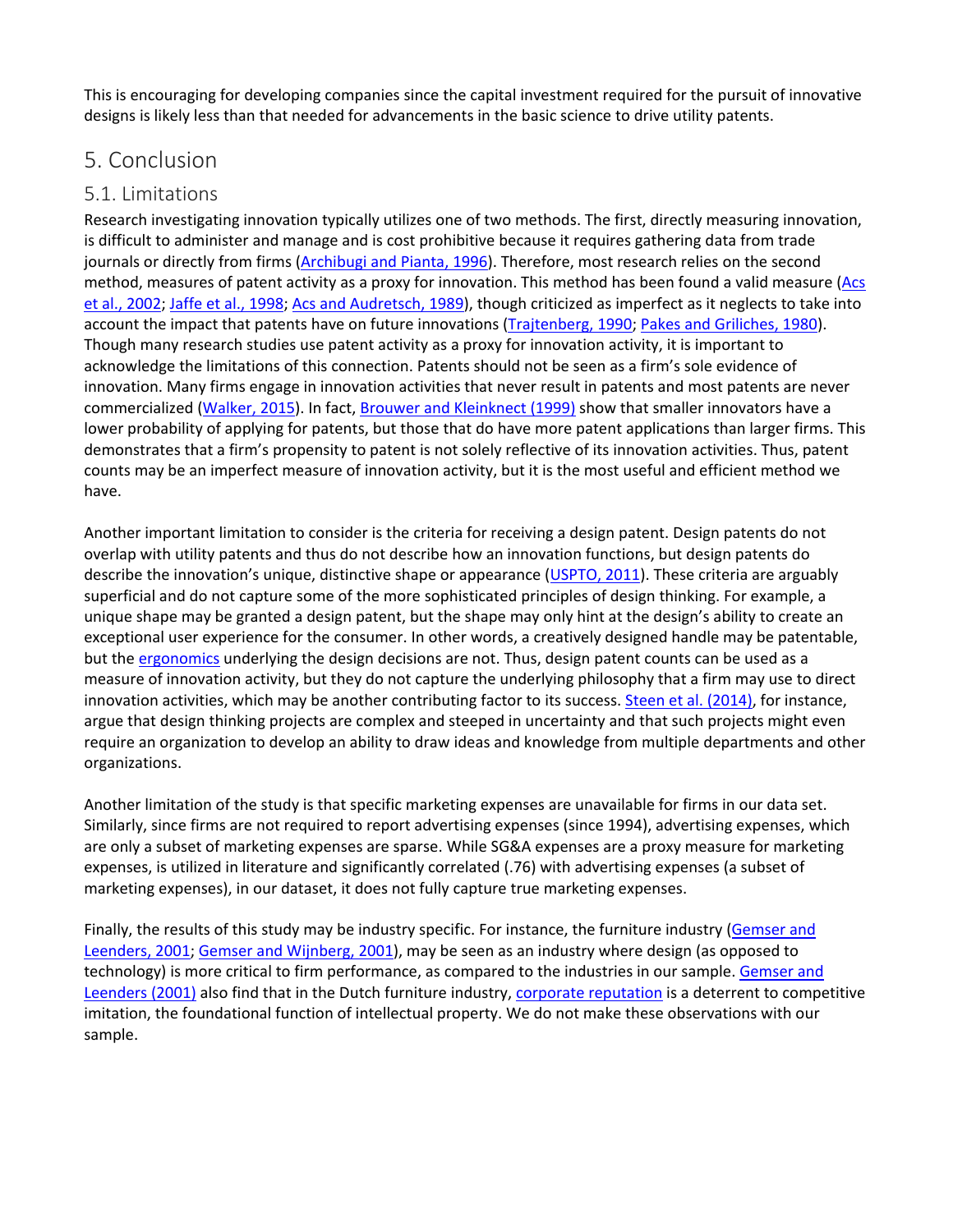#### 5.2. Future research

To date, the subject of design innovation has received little attention in the management and marketing literatures. It is our hope that this study will be the jumping off point for further exploration of this topic and we offer a few suggestions for investigation into related lines of inquiry.

One area that needs further attention are the organizational climates that breed design and technology innovations. Applying both the system-structural [\(Silverman,](https://www.sciencedirect.com/science/article/pii/S004873331830129X?via%3Dihub#bib0340) 1970) and strategic choice [\(Child, 1972\)](https://www.sciencedirect.com/science/article/pii/S004873331830129X?via%3Dihub#bib0085) theories of organization can help us understand the innovative capacity of firms and how their organizational climates might lead to one form of innovation over the other. Additionally, organizational [leadership styles](https://www.sciencedirect.com/topics/economics-econometrics-and-finance/leadership-style) [\(Eagly et al.,](https://www.sciencedirect.com/science/article/pii/S004873331830129X?via%3Dihub#bib0140)  [2003\)](https://www.sciencedirect.com/science/article/pii/S004873331830129X?via%3Dihub#bib0140) could be a possible driver of different types of innovation, especially as they relate to knowledge management [\(Politis, 2001\)](https://www.sciencedirect.com/science/article/pii/S004873331830129X?via%3Dihub#bib0290).

Another area worthy of attention focuses specifically on the differing performance outcomes associated with design and technology innovations. Differential outcomes could be a by-product of a firm's incremental or radical innovation orientation [\(Tushman and Romanelli, 1985\)](https://www.sciencedirect.com/science/article/pii/S004873331830129X?via%3Dihub#bib0400); future research could explore whether design or technology innovations are more associated with either of these orientations. A firm geared for incremental innovation might focus on lower risk projects where the reward is near term such as a design innovation where the obstacles are relatively small. A firm geared for radical innovation might take bolder technology innovation moves in the marketplace with less regard for risk and they might be the first to develop new products or technologies that would obsolete their own offerings.

Being an early work on the drivers of design activity that relies on design and utility patents as a measure, we chose to examine the phenomenon during a period of economic stability. The influence of economic swings on the nature of design and technology innovation and the corresponding choices that firms make is an interesting topic for follow up work. Future research could also look at a subset of firms that have more direct measures of marketing expenses.

Finally, future research should consider the longevity or "staying power" of the performance benefits these forms of innovation deliver. A longitudinal assessment of innovative firms would shed light on whether design and technology innovations make lasting impacts and what role firm culture might play.

This research has shed light on a form of innovation output, design patents, that is new to innovation research yet, based on anecdotal evidence from practice, seems to be growing in strategic significance. While not equivalent, this project also represents a more scientific assessment of popular managerial trends such as design thinking. By establishing that design innovation is a unique and different phenomenon with different and available outcome measures, we hope to stimulate a new stream of quantitative, design-based research.

## References

[Aaker, 2012](https://www.sciencedirect.com/science/article/pii/S004873331830129X?via%3Dihub#bbib0005) D.A. Aaker **Building Strong Brands** Simon and Schuster (2012)

- [Acemoglu and Linn, 2004](https://www.sciencedirect.com/science/article/pii/S004873331830129X?via%3Dihub#bbib0010) D. Acemoglu, J. Linn **Market size in innovation: theory and evidence from the pharmaceutical industry** Q. J. Econ., 119 (3) (2004), pp. 1049-1090
- [Acs and Audretsch, 1987](https://www.sciencedirect.com/science/article/pii/S004873331830129X?via%3Dihub#bbib0015) Z.J. Acs, D.B. Audretsch **Innovation, market structure, and firm size** Rev. Econ. Stat., 69 (4) (1987), pp. 567-574
- [Acs and Audretsch, 1989](https://www.sciencedirect.com/science/article/pii/S004873331830129X?via%3Dihub#bbib0020) Z.J. Acs, D.B. Audretsch **Patents as a measure of innovative activity** Kyklos, 42 (2) (1989), pp. 171-180
- [Acs et al., 2002](https://www.sciencedirect.com/science/article/pii/S004873331830129X?via%3Dihub#bbib0025) Z.J. Acs, L. Anselin, A. Varga **Patents and innovation counts as measures of regional production of new knowledge** Res. Policy, 37 (7) (2002), pp. 1069-1090
- [Anderson et al., 2004](https://www.sciencedirect.com/science/article/pii/S004873331830129X?via%3Dihub#bbib0030) E.W. Anderson, C. Fornell, S.K. Mazvancheryl **Customer satisfaction and shareholder value** J. Mark., 68 (4) (2004), pp. 172-185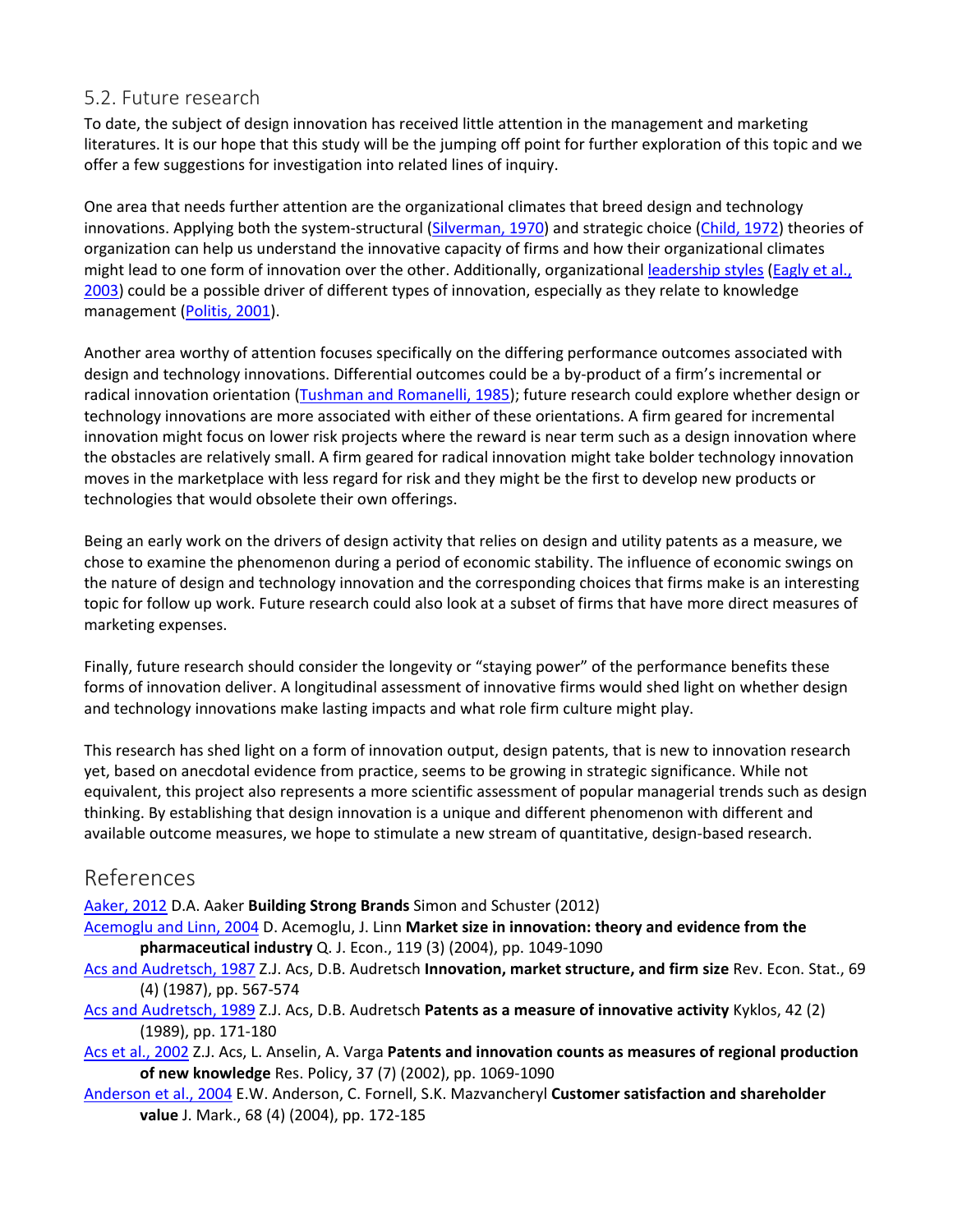[Archibugi and Pianta, 1996](https://www.sciencedirect.com/science/article/pii/S004873331830129X?via%3Dihub#bbib0035) D. Archibugi, M. Pianta **Measuring technological change through patents and innovation surveys** Technovation, 16 (9) (1996), pp. 451-519

- [Berrone et al., 2013](https://www.sciencedirect.com/science/article/pii/S004873331830129X?via%3Dihub#bbib0040) P. Berrone, A. Fosfuri, L. Gelabert, L.R. Gomez Mejia **Necessity as the mother of "green"inventions: institutional pressures and environmental innovations** Strat. Manage. J., 34 (8) (2013), pp. 891-909
- [Bhide, 1991](https://www.sciencedirect.com/science/article/pii/S004873331830129X?via%3Dihub#bbib0045) A. Bhide **Bootstrap finance: the art of start-ups** Harv. Bus. Rev., 70 (6) (1991), pp. 109-117
- [Bloch, 1995](https://www.sciencedirect.com/science/article/pii/S004873331830129X?via%3Dihub#bbib0050) P.H. Bloch **Seeking the ideal form: product design and consumer response** J. Mark., 59 (3) (1995), pp. 16-29
- [Bloch, 2011](https://www.sciencedirect.com/science/article/pii/S004873331830129X?via%3Dihub#bbib0055) P.H. Bloch **Product design and marketing: reflections after fifteen years** J. Prod. Innov. Manage., 28 (3) (2011), pp. 378-380
- [Bourgeois, 1981](https://www.sciencedirect.com/science/article/pii/S004873331830129X?via%3Dihub#bbib0060) L.J. Bourgeois **On the measurement of organizational slack** Acad. Manage. Rev., 6 (1) (1981), pp. 29-39
- [Brouwer and Kleinknect, 1999](https://www.sciencedirect.com/science/article/pii/S004873331830129X?via%3Dihub#bbib0065) E. Brouwer, A. Kleinknect **Innovative output, and a firm's propensity to patent. An exploration of CIS micro data** Res. Policy, 28 (6) (1999), pp. 615-624
- [Bunch and Smiley, 1992](https://www.sciencedirect.com/science/article/pii/S004873331830129X?via%3Dihub#bbib0070) D.S. Bunch, R. Smiley **Who deters entry? Evidence on the use of strategic entry deterrents** Rev. Econ. Stat., 74 (3) (1992), pp. 509-521
- [Cameron and Trivedi, 2013](https://www.sciencedirect.com/science/article/pii/S004873331830129X?via%3Dihub#bbib0075) A.C. Cameron, P.K. Trivedi **Regression Analysis of Count Data** Cambridge University Press (2013)
- [Chan et al., 2017](https://www.sciencedirect.com/science/article/pii/S004873331830129X?via%3Dihub#bbib0080) T.H. Chan, J. Mihm, M.E. Sosa **On styles in product design: an analysis of US design patents** Manage. Sci., 64 (3) (2017), pp. 1230-1249
- [Child, 1972](https://www.sciencedirect.com/science/article/pii/S004873331830129X?via%3Dihub#bbib0085) J. Child **Organizational structure, environment and performance: the role of strategic choice** Sociology, 6 (1) (1972), pp. 1-22
- [Christensen and Bower, 1996](https://www.sciencedirect.com/science/article/pii/S004873331830129X?via%3Dihub#bbib0090) C.M. Christensen, J.L. Bower **Customer power, strategic investment, and the failure of leading firms** Strat. Manage. J., 17 (3) (1996), pp. 197-218
- [Cyert and March, 1963](https://www.sciencedirect.com/science/article/pii/S004873331830129X?via%3Dihub#bbib0095) R.M. Cyert, J.G. March **A Behavioral Theory of the Firm** Prentice-Hall, Inc (1963) [Dahlander et al., 2014](https://www.sciencedirect.com/science/article/pii/S004873331830129X?via%3Dihub#bbib0100) L. Dahlander, S. O'Mahony, D.M. Gann **One foot in, one foot out: how does individuals'** 
	- **external search breadth affect innovation outcomes?** Strat. Manage. J., 37 (2) (2014), pp. 280-302
- [Dani, 2011](https://www.sciencedirect.com/science/article/pii/S004873331830129X?via%3Dihub#bbib0105) W.P. Dani **The Importance of Design Patents** Accessed 3/23/208, available at: Warner Norcross and Judd, Publications (2011)
- [Davis and Stout, 1992](https://www.sciencedirect.com/science/article/pii/S004873331830129X?via%3Dihub#bbib0110) G.F. Davis, S.K. Stout **Organization theory and the market for corporate control: a dynamic analysis of the characteristics of large takeover targets, 1980–1990** Admin. Sci. Q., 37 (4) (1992), pp. 605-633
- [Desmet and Parente, 2010](https://www.sciencedirect.com/science/article/pii/S004873331830129X?via%3Dihub#bbib0115) K. Desmet, S.L. Parente **Bigger is better: market size, demand elasticity, and innovation** Int. Econ. Rev., 51 (2) (2010), pp. 319-333
- [Dotzel et al., 2013](https://www.sciencedirect.com/science/article/pii/S004873331830129X?via%3Dihub#bbib0120) T. Dotzel, V. Shankar, L.L. Berry **Service innovativeness and firm value** J. Mark. Res., 50 (2) (2013), pp. 259-276
- [DuMont and Janis, 2013](https://www.sciencedirect.com/science/article/pii/S004873331830129X?via%3Dihub#bbib0125) J.J. DuMont, M.D. Janis **The origins of American design patent protection** Indiana Law J., 88 (3) (2013)
- [Dutta et al., 2005](https://www.sciencedirect.com/science/article/pii/S004873331830129X?via%3Dihub#bbib0130) S. Dutta, O.M. Narasimhan, S. Rajiv **Conceptualizing and measuring capabilities: methodology and empirical application** Strat. Manage. J., 26 (3) (2005), pp. 277-285
- [Dutta et al., 1999](https://www.sciencedirect.com/science/article/pii/S004873331830129X?via%3Dihub#bbib0135) S. Dutta, O. Narasimhan, S. Rajiv **Success in high-technology markets: is marketing capability critical?** Mark. Sci., 18 (4) (1999), pp. 547-568
- [Eagly et al., 2003](https://www.sciencedirect.com/science/article/pii/S004873331830129X?via%3Dihub#bbib0140) A.H. Eagly, M.C. Johannesen-Schmidt, M.L. Van Engen **Transformational, transactional, and laissez-faire leadership styles: a meta-analysis comparing women and men** Psychol. Bull., 129 (4) (2003), pp. 569-591

[Eisenman, 2007](https://www.sciencedirect.com/science/article/pii/S004873331830129X?via%3Dihub#bbib0145) M. Eisenman **Aesthetic innovation: changing institutional logics in standardized hightechnology industries** Technology, Innovation and Institutions Working Paper Series (2007)

[Eisenman, 2013](https://www.sciencedirect.com/science/article/pii/S004873331830129X?via%3Dihub#bbib0150) M. Eisenman **Understanding aesthetic innovation in the context of technological evolution** Acad. Manage. Rev., 38 (3) (2013), pp. 332-351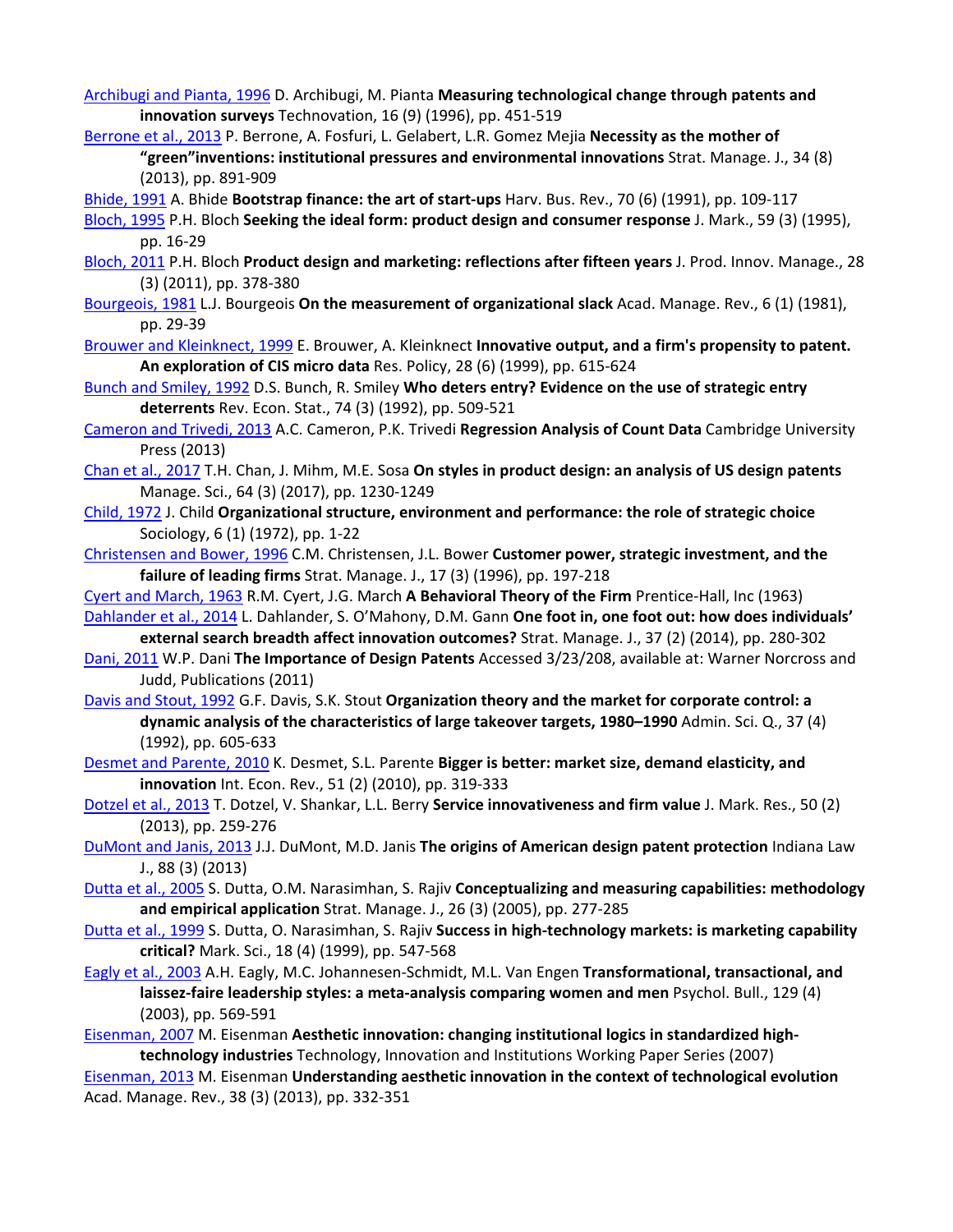- [Feng et al., 2017](https://www.sciencedirect.com/science/article/pii/S004873331830129X?via%3Dihub#bbib0155) H. Feng, N.A. Morgan, L.L. Rego **Firm capabilities and growth: the moderating role of market conditions** J. Acad. Mark. Sci., 45 (1) (2017), pp. 76-92
- [García-Granero et al., 2015](https://www.sciencedirect.com/science/article/pii/S004873331830129X?via%3Dihub#bbib0160) A. García-Granero, Ó. Llopis, A. Fernández-Mesa, J. Alegre **Unraveling the link between managerial risk-taking and innovation: the mediating role of a risk-taking climate** J. Bus. Res., 68 (5) (2015), pp. 1094-1104
- [Gatignon and Xuereb, 1997](https://www.sciencedirect.com/science/article/pii/S004873331830129X?via%3Dihub#bbib0165) H. Gatignon, J.-M. Xuereb **Strategic orientation of the firm and new product performance** J. Mark. Res., 34 (1) (1997), pp. 77-90
- [Gemser and Leenders, 2001](https://www.sciencedirect.com/science/article/pii/S004873331830129X?via%3Dihub#bbib0170) G. Gemser, M.A. Leenders **How integrating industrial design in the product development process impacts on company performance** J. Prod. Innov. Manage., 18 (1) (2001), pp. 28- 38
- [Gemser and Wijnberg, 2001](https://www.sciencedirect.com/science/article/pii/S004873331830129X?via%3Dihub#bbib0175) G. Gemser, N.M. Wijnberg **Effects of reputational sanctions on the competitive imitation of design innovations** Organiz. Stud., 22 (4) (2001), pp. 563-591
- [Golder, 2000](https://www.sciencedirect.com/science/article/pii/S004873331830129X?via%3Dihub#bbib0180) P.N. Golder **Historical method in marketing research with new evidence on long-term market share stability** J. Mark. Res., 37 (2) (2000), pp. 156-172
- [Homburg et al., 2015](https://www.sciencedirect.com/science/article/pii/S004873331830129X?via%3Dihub#bbib0185) C. Homburg, M. Schwemmle, C. Kuehnl **New product design: concept, measurement, and consequences** J. Mark., 79 (3) (2015), pp. 41-56
- [Jaffe et al., 1998](https://www.sciencedirect.com/science/article/pii/S004873331830129X?via%3Dihub#bbib0190) A.B. Jaffe, M.S. Fogarty, B.A. Banks **Evidence from patents and patent citations on the impact of NASA and other federal labs on commercial innovation** J. Ind. Econ., 46 (2) (1998), pp. 183-205
- [Jensen and Meckling, 1976](https://www.sciencedirect.com/science/article/pii/S004873331830129X?via%3Dihub#bbib0195) M.C. Jensen, W. Meckling **Theory of the firm: managerial behavior, agency costs and ownership structure** J. Financial Econ., 3 (4) (1976), pp. 305-360
- [Jensen, 1986](https://www.sciencedirect.com/science/article/pii/S004873331830129X?via%3Dihub#bbib0200) M.C. Jensen **Agency cost of free cash flow, corporate finance, and takeovers** Am. Econ. Rev., 76 (2) (1986), pp. 323-329
- [Jindal et al., 2016](https://www.sciencedirect.com/science/article/pii/S004873331830129X?via%3Dihub#bbib0205) R.P. Jindal, K.R. Sarangee, R. Echambadi, S. Lee **Designed to succeed: dimensions of product design and their impact on market share** J. Mark., 80 (July) (2016), pp. 72-89
- [Katila and Shane, 2005](https://www.sciencedirect.com/science/article/pii/S004873331830129X?via%3Dihub#bbib0210) R. Katila, S. Shane **When does lack of resources make new firms innovative?** Acad. Manage. J., 48 (5) (2005), pp. 814-829
- [Kendall, 2016](https://www.sciencedirect.com/science/article/pii/S004873331830129X?via%3Dihub#bbib0215) B. Kendall **Supreme Court hears apple-samsung patent case** Wall Str. J. (December 10) (2016) Accessed: 04/06/2018, Available at: [https://www.wsj.com/articles/apple-samsung-to-argue-patent](https://www.wsj.com/articles/apple-samsung-to-argue-patent-case-before-supreme-court-1476178202)[case-before-supreme-court-1476178202](https://www.wsj.com/articles/apple-samsung-to-argue-patent-case-before-supreme-court-1476178202)
- [Kliesen, 2003](https://www.sciencedirect.com/science/article/pii/S004873331830129X?via%3Dihub#bbib0220) K.L. Kliesen **The 2001 recession: how was it different and what developments may have caused it?** Federal Reserve Bank of St. Louis Review (2003), pp. 23-38 Accessed: 04/06/2018. Available at: <https://files.stlouisfed.org/research/publications/review/03/09/Kliesen.pdf>
- [Lee and Grewal, 2004](https://www.sciencedirect.com/science/article/pii/S004873331830129X?via%3Dihub#bbib0225) R.P. Lee, R. Grewal **Strategic responses to new technologies and their impact on firm performance** J. Mark., 68 (4) (2004), pp. 157-171
- [Luo and Bhattacharya, 2006](https://www.sciencedirect.com/science/article/pii/S004873331830129X?via%3Dihub#bbib0230) X. Luo, C.B. Bhattacharya **Corporate social responsibility, customer satisfaction, and market value** J. Mark., 70 (4) (2006), pp. 1-18
- [March, 1991](https://www.sciencedirect.com/science/article/pii/S004873331830129X?via%3Dihub#bbib0235) J.G. March **Exploration and exploitation in organizational learning** Organiz. Sci., 2 (1) (1991), pp. 71-87
- [McAlister et al., 2016](https://www.sciencedirect.com/science/article/pii/S004873331830129X?via%3Dihub#bbib0240) L. McAlister, R. Srinivasan, N. Jindal, A.A. Cannella **Advertising effectiveness: the moderating effect of strategy** J. Mark. Res., 53 (April) (2016), pp. 207-224
- [Mizik and Jacobson, 2003](https://www.sciencedirect.com/science/article/pii/S004873331830129X?via%3Dihub#bbib0245) N. Mizik, R. Jacobson **Trading off between value creation and value appropriation: the financial implications of shifts in strategic emphasis** J. Mark., 67 (1) (2003), pp. 63-76
- [Molotch, 2004](https://www.sciencedirect.com/science/article/pii/S004873331830129X?via%3Dihub#bbib0250) H. Molotch **Where Stuff Comes from: How Toasters, Toilets, Cars, Computers and Many Other Things Come to Be as They Are** Routledge (2004)
- [Morgan and Rego, 2006](https://www.sciencedirect.com/science/article/pii/S004873331830129X?via%3Dihub#bbib0255) N. Morgan, L.L. Rego **Brand portfolio strategy and firm performance** J. Mark., 73 (1) (2006), pp. 59-74
- [Moultrie and Livesey, 2014](https://www.sciencedirect.com/science/article/pii/S004873331830129X?via%3Dihub#bbib0260) J. Moultrie, F. Livesey **Measuring design investment in firms: conceptual foundations and exploratory UK survey** Res. Policy, 43 (3) (2014), pp. 570-587
- [Narasimhan et al., 2006](https://www.sciencedirect.com/science/article/pii/S004873331830129X?via%3Dihub#bbib0265) O. Narasimhan, S. Rajiv, S. Dutta **Absorptive capacity in high-technology markets: the competitive advantage of the haves** Mark. Sci., 25 (5) (2006), pp. 510-524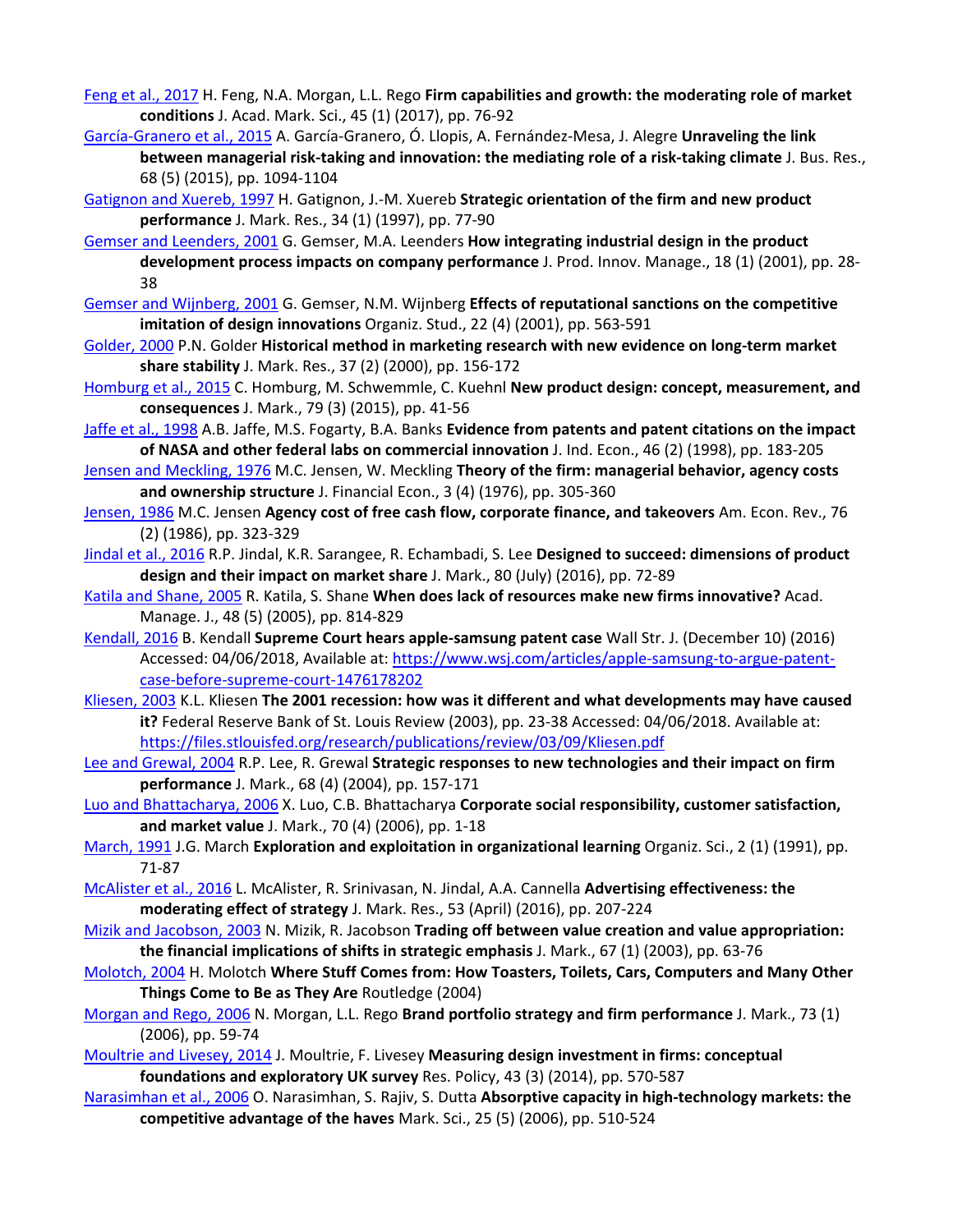[Noble and Kumar, 2010](https://www.sciencedirect.com/science/article/pii/S004873331830129X?via%3Dihub#bbib0270) C.H. Noble, M. Kumar **Exploring the appeal of product design: a grounded, value-based model of key design elements and relationships** J. Prod. Innov. Manage., 27 (5) (2010), pp. 640-657

[Noble et al., 2002](https://www.sciencedirect.com/science/article/pii/S004873331830129X?via%3Dihub#bbib0275) C.H. Noble, R.K. Sinha, A. Kumar **Market orientation and alternative strategic orientations: a longitudinal assessment of performance implications** J. Mark., 66 (4) (2002), pp. 25-39

[Pakes and Griliches, 1980](https://www.sciencedirect.com/science/article/pii/S004873331830129X?via%3Dihub#bbib0280) A. Pakes, Z. Griliches **Patents and R&D at the firm level: a first look** Econ. Lett., 5 (4) (1980), pp. 377-381

[Park et al., 2002](https://www.sciencedirect.com/science/article/pii/S004873331830129X?via%3Dihub#bbib0285) S.H. Park, R.R. Chen, S. Gallagher **Firm resources as moderators of the relationship between market growth and strategic alliances in semiconductor start-ups** Acad. Manage. J., 45 (3) (2002), pp. 527-545

[Politis, 2001](https://www.sciencedirect.com/science/article/pii/S004873331830129X?via%3Dihub#bbib0290) J.D. Politis **The relationship of various leadership styles to knowledge management** Leadersh. Organiz. Dev. J., 22 (8) (2001), pp. 354-364

[Postrel, 2003](https://www.sciencedirect.com/science/article/pii/S004873331830129X?via%3Dihub#bbib0295) V. Postrel **The Substance of Style: How the Rise of Aesthetic Value Is Remaking Commerce, Culture Consciousness** Harper Collins (2003)

[Rao et al., 2004](https://www.sciencedirect.com/science/article/pii/S004873331830129X?via%3Dihub#bbib0300) V.R. Rao, M.K. Agarwal, D. Dahlhoff **How is manifest branding strategy related to the intangible value of a corporation?** J. Mark., 68 (4) (2004), pp. 126-141

[Rindova and Petkova, 2007](https://www.sciencedirect.com/science/article/pii/S004873331830129X?via%3Dihub#bbib0305) V.P. Rindova, A.P. Petkova **When is a new thing a good thing? Technological change, product form design, and perceptions of value for product innovations** Organiz. Sci., 18 (2) (2007), pp. 217-232

[Roper et al., 2016](https://www.sciencedirect.com/science/article/pii/S004873331830129X?via%3Dihub#bbib0310) S. Roper, P. Micheli, J.H. Love, P. Vahter **The roles and effectiveness of design in new product development: a study of Irish manufacturers** Res. Policy, 45 (1) (2016), pp. 319-329

[Rubera, 2014](https://www.sciencedirect.com/science/article/pii/S004873331830129X?via%3Dihub#bbib0315) G. Rubera **Design innovativeness and product sales' evolution** Mark. Sci., 34 (1) (2014), pp. 98- 115

[Rubera and Droge, 2013](https://www.sciencedirect.com/science/article/pii/S004873331830129X?via%3Dihub#bbib0320) G. Rubera, C. Droge **Technology versus design innovation's effects on sales and Tobin"s Q: the moderating role of branding strategy** J. Prod. Innov. Manage., 30 (3) (2013), pp. 448-464

[Salter and Gann, 2003](https://www.sciencedirect.com/science/article/pii/S004873331830129X?via%3Dihub#bbib0325) A. Salter, D. Gann **Sources of ideas for innovation in engineering design** Res. Policy, 32 (8) (2003), pp. 1309-1324

[Sethi and Iqbal, 2008](https://www.sciencedirect.com/science/article/pii/S004873331830129X?via%3Dihub#bbib0330) R. Sethi, Z. Iqbal **Stage-gate controls, learning failure, and adverse effect on novel new products** J. Mark., 72 (1) (2008), pp. 118-134

[Sharfman et al., 1988](https://www.sciencedirect.com/science/article/pii/S004873331830129X?via%3Dihub#bbib0335) M.P. Sharfman, G. Wolf, R.B. Chase, D.A. Tansik **Antecedents of organizational slack** Acad. Manage. Rev., 13 (4) (1988), pp. 601-614

[Silverman, 1970](https://www.sciencedirect.com/science/article/pii/S004873331830129X?via%3Dihub#bbib0340) D. Silverman **Theory of Organizations** Heinemann (1970)

[Song and Chen, 2014](https://www.sciencedirect.com/science/article/pii/S004873331830129X?via%3Dihub#bbib0345) M. Song, Y. Chen **Organizational attributes, market growth, and product innovation** J. Prod. Innov. Manage., 31 (6) (2014), pp. 1312-1329

[Sood and Tellis, 2009](https://www.sciencedirect.com/science/article/pii/S004873331830129X?via%3Dihub#bbib0350) A. Sood, G.J. Tellis **Do innovations really pay off? Total stock market returns to innovation** Mark. Sci., 28 (3) (2009), pp. 442-456

[Sorescu and Spanjol, 2008](https://www.sciencedirect.com/science/article/pii/S004873331830129X?via%3Dihub#bbib0355) A.B. Sorescu, J. Spanjol **Innovation's effect on firm value and risk: insights from consumer packaged goods** J. Mark., 72 (2) (2008), pp. 114-132

[Sorescu et al., 2003](https://www.sciencedirect.com/science/article/pii/S004873331830129X?via%3Dihub#bbib0360) A.B. Sorescu, R.K. Chandy, J.C. Prabhu **Sources and financial consequences of radical innovation: insights from pharmaceuticals** J. Mark., 67 (4) (2003), pp. 82-102

[Srinivasan, 2006](https://www.sciencedirect.com/science/article/pii/S004873331830129X?via%3Dihub#bbib0365) R. Srinivasan **Dual distribution and intangible firm value: franchising in restaurant chains** J. Mark., 70 (3) (2006), pp. 120-135

[Steen et al., 2014](https://www.sciencedirect.com/science/article/pii/S004873331830129X?via%3Dihub#bbib0370) M. Steen, J. Buijs, D. Williams **The role of scenarios and demonstrators in promoting shared understanding in innovation projects** Int. J. Innov. Technol. Manage., 11 (01) (2014), p. 1440001

[Stefan, 2014](https://www.sciencedirect.com/science/article/pii/S004873331830129X?via%3Dihub#bbib0375) M. Stefan **Capture more value** October Harvard Business Review (2014)

[Strotmann, 2007](https://www.sciencedirect.com/science/article/pii/S004873331830129X?via%3Dihub#bbib0380) H. Strotmann **Entrepreneurial survival** Small Bus. Econ., 28 (1) (2007), pp. 87-104 [Symeonidis, 1996](https://www.sciencedirect.com/science/article/pii/S004873331830129X?via%3Dihub#bbib0385) G. Symeonidis **Innovation, firm size and Market structure: schumpeterian hypotheses and** 

**some New themes** OECD Economics Department Working Papers, No. 161, OECD Publishing, Paris (1996) Accessed on 03/23/2018 Available at: [http://www.oecd-ilibrary.org/economics/innovation-firm](http://www.oecd-ilibrary.org/economics/innovation-firm-size-and-market-structure_603802238336)[size-and-market-structure\\_603802238336](http://www.oecd-ilibrary.org/economics/innovation-firm-size-and-market-structure_603802238336)